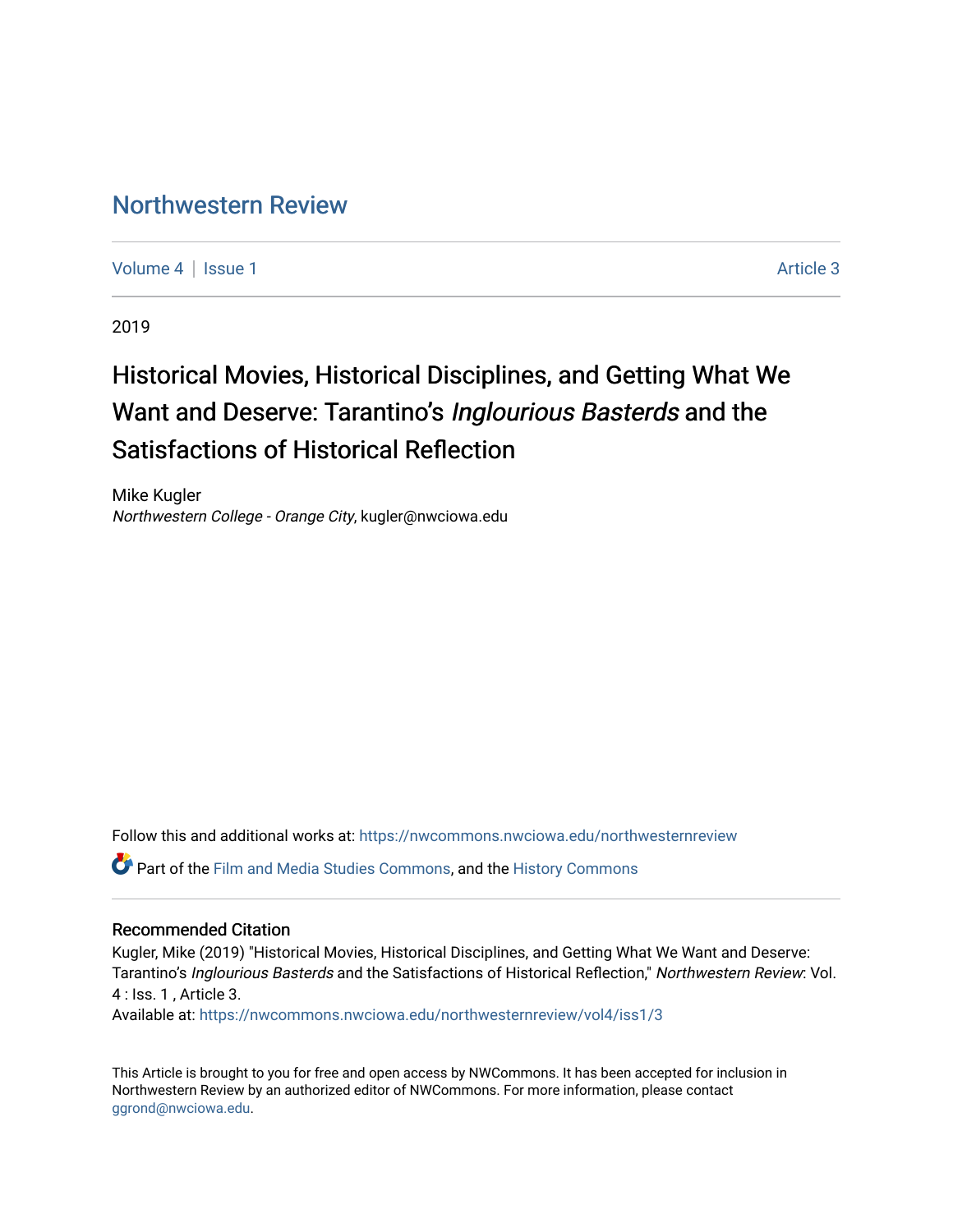## Historical Movies, Historical Disciplines, and Getting What We Want and Deserve: Tarantino's Inglourious Basterds and the Satisfactions of Historical Reflection

### Abstract

Movies claiming to represent historical events remain popular. Historical films, however, differ from a disciplined study of the past, which is constrained by evidence from the past. Looking for an evidencebased historical argument in historical movies misses what they do best. A case in point is Quentin Tarantino's Inglourious Basterds. This film combines two genres--exploitation films and World War II films. With Hitler and Nazis, argues the author, we viewers want justice achieved through vengeance—and Tarantino's film gives us that. Historical movies in general give us the simpler past we want. They seldom, however, help us consider the full costs of gaining justice, especially in light of the Good News.

#### About the Author

Dr. Mike Kugler primarily teaches European history from the Reformation through the modern era. His research and writing include the Enlightenment era, particularly in Scotland; historical narrative in a variety of forms, including formal history but also film and graphic novels; and more recently, the history of incarnational theology. He has presented papers at a wide variety of conferences and has published reviews and essays in Fides et Historia, The Eighteenth-Century: Theory and Interpretation, and Scotia.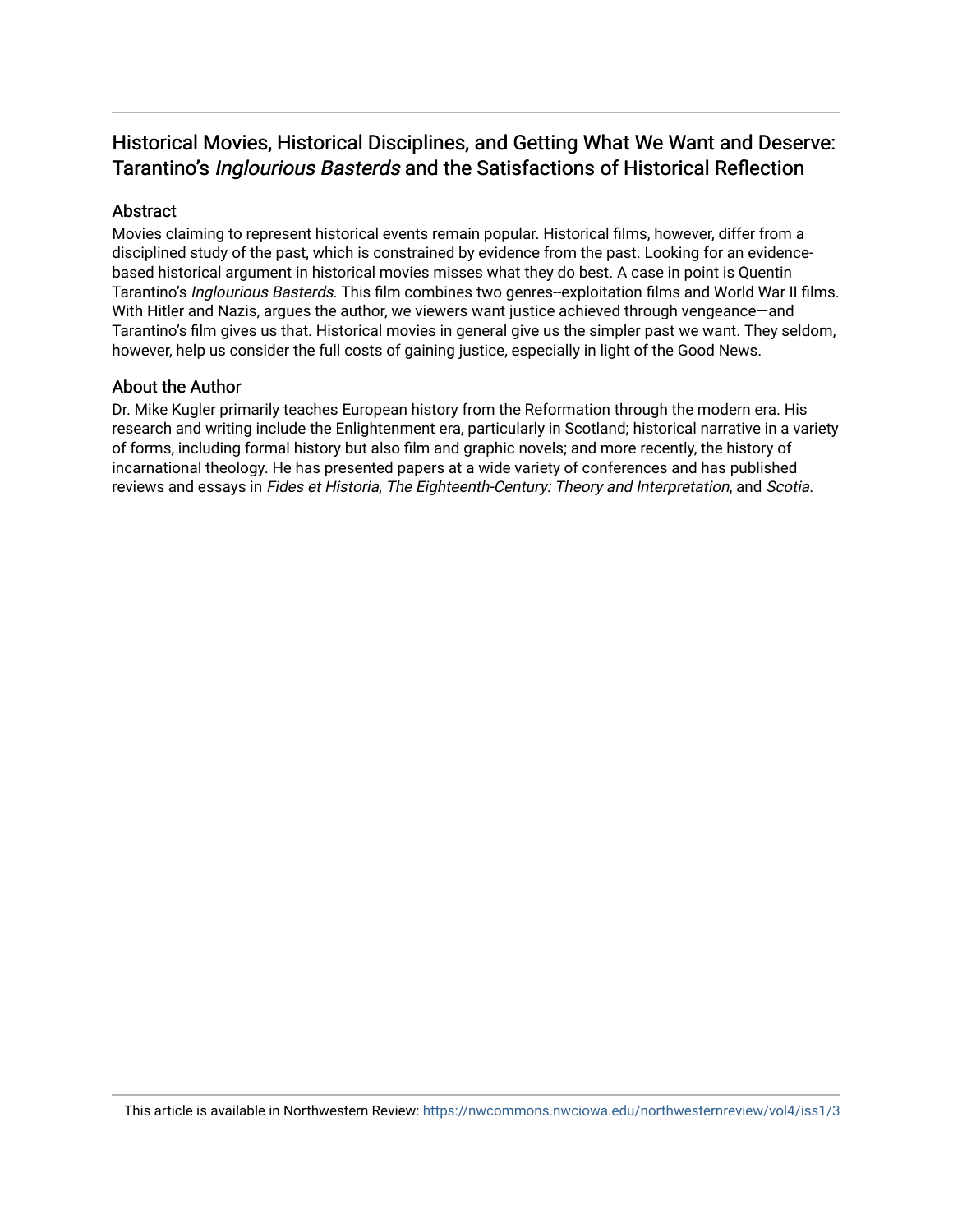### **Historical Movies, Historical Disciplines,**

### **and Getting What We Want and Deserve:**

### **Tarantino's** *Inglourious Basterds* **and the Satisfactions of Historical Reflection<sup>1</sup>**

by Mike Kugler, Ph.D.

It takes a lot of work to determine the quality of a narrative film, like the *Vietnam* series

by Ken Burns and Lynn Novick.<sup>2</sup> But this is just as true of a so-called genre piece such as the

recent adaptation of Steven King's *It*. <sup>3</sup> Movies are carefully designed, complex devices for

<sup>&</sup>lt;sup>1</sup> I would like to thank the organizers of the November, 2017 Dordt College conference on Faith and Culture, where I gave a first draft of this paper; Sam Martin and Randy Jensen for helpful early conversations; and Doug Anderson for some later suggestions.

<sup>2</sup> Some viewers have argued that the Ken Burns and Lynn Novick documentary, *The Vietnam War*, failed to condemn US presidents and their Cabinets for lack of foresight, courage, and integrity before the American people. Yet, as the scholar and Vietnam vet Andrew Baecevich argues, it is one thing to claim that at times the documentary drops an opportunity to drive home the appalling policy failures from 1958 to 1973. It is wholly another to suggest that the documentary suffers from a failure of nerve. See Peter Van Buren, "Ken Burns's 'Vietnam War' is No Profile in Courage: Celebrated Filmmaker Continues Tradition of Avoiding Inconvenient Truths," *The American Conservative*, Sept. 26, 2017, at: [https://www.theamericanconservative.com/articles/ken-burnss-vietnam-war-is-no](https://www.theamericanconservative.com/articles/ken-burnss-vietnam-war-is-no-profile-in-courage/)[profile-in-courage/;](https://www.theamericanconservative.com/articles/ken-burnss-vietnam-war-is-no-profile-in-courage/) Andrew Bacevich, "Past All Reason," *The Nation*, Sept. 19, 2017, at:

[https://www.thenation.com/article/the-vietnam-war-past-all-reason/.](https://www.thenation.com/article/the-vietnam-war-past-all-reason/) Watching the Burns and Novick series, my outrage at the continued, systematic failures of three successive administrations, *is* my response to the documentary. <sup>3</sup> A recent review of *It* (Andrés Muschietti, 2017) argued that the movie had housebroken Stephen King's enormous, rich meta-novel into an adolescent buddy movie. In particular, it stripped out King's powerful reflections on racism, child abuse, and small town political corruption. Joshua Rothman, "What the New Movie Misses about Stephen King's *It*," *New Yorker*, September 10, 2017, at: [https://www.newyorker.com/culture/culture-desk/what-the-new](https://www.newyorker.com/culture/culture-desk/what-the-new-movie-misses-about-stephen-kings-it)[movie-misses-about-stephen-kings-it.](https://www.newyorker.com/culture/culture-desk/what-the-new-movie-misses-about-stephen-kings-it) See also Hillary Busis, "*It* Review: An Excellent Coming-of-Age Movie, Until That Clown Gets in the Way," *Vanity Fair*, September 6, 2017, at: [https://www.vanityfair.com/hollywood/](https://www.vanityfair.com/hollywood/2017/09/it-movie-review-pennywise-stephen-king) [2017/09/it-movie-review-pennywise-stephen-king.](https://www.vanityfair.com/hollywood/2017/09/it-movie-review-pennywise-stephen-king) But sitting in that dark theater, I thought of how plainly each of those "Losers" came from a distressed, broken home or were the victims of racism. The movie's pacing and editing express how the evil spirit attacking children, incarnated as the clown Pennywise, is nourished and grows stronger by that hatred and abuse. In turn, his presence murdering children somehow provokes even worse abuses of kids. The young black kid, each day he walked through town, risked being beaten by racists. At one point, during a joyful Fourth of July picnic in the town square, he flat out declares that there is a deeply evil past behind the joyous festivities. A.O. Scott, review of *It*, *New York Times*, Sept. 6, 2017, at:

[https://www.nytimes.com/2017/09/06/movies/it-review-stephen-king.html.](https://www.nytimes.com/2017/09/06/movies/it-review-stephen-king.html) On the careful construction of these modern dreams, what *mastery* can we see in *techniques* of set location and design, lighting, cinematography and framing, and of editing? Casting, script, acting, and costuming? The score's role? For criticism of journalistic evaluation of movies as so often a sophisticated version of expounding the viewer's taste in movies, see David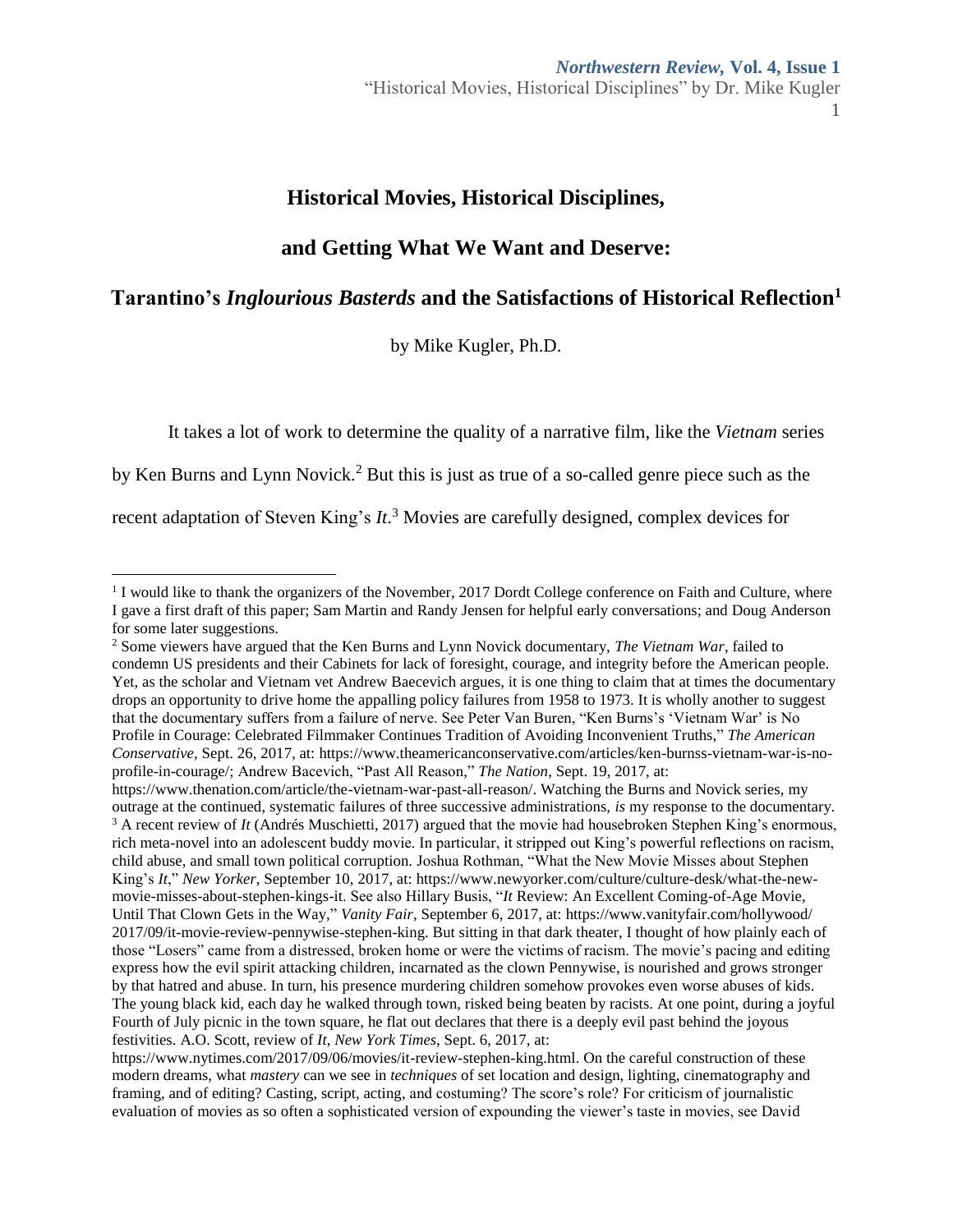telling stories in a largely affective manner. If the Italian surrealist and absurdist director Federico Fellini is right, that they work so powerfully because they act on us like our own dreams, do these built dreams give us what we want, even if only for 120 minutes?<sup>4</sup>

What of movies claiming to represent historical events? "Based on a True Story" or "Inspired by Actual Events" creates a certain set of expectations. They claim their compelling hold upon our imaginations, largely from their accurate retelling of the past. Of course, a novel or play can be true in the sense that it feels true to us; its characters seem real, behave in believable ways, so that in key moments we find ourselves whispering to ourselves, "That's what it's like; that's really possible; that's what I would do." The movie's primary power as an emotion machine is its capacity to provoke powerful responses, and doing so linking the viewer in sympathy to its characters. Historical movies, like *Gladiator, Ten Years a Slave,* and *Schindler's List*, claim a lot more than the power of their filmed stories to move us. They claim that the past was largely like what you see on the screen. *If we had been there in the way back when, this is what we would have felt.<sup>5</sup>*

Bordwell, "In Critical Condition," posted May 14, 2008, at: http://www.davidbordwell.net/blog/2008/05/14/incritical-condition/. This is Jeanine Basinger's argument about the movie making of her former student, Michael Bay, and his 1988 *Armageddon*. See her video review on the Criterion Collection copy of the movie. I don't see how we can evaluate a movie without paying close attention to such elements. A movie can have a clichéd story, acting, and plotting, and yet be remarkably produced, filmed, acted, and scored.

<sup>4</sup> Fellini, quoted in Matt Levine, "A Ribbon of Dreams: Dreams and Cinema," *The Walker Reader*, Aug. 3, 2012, at: [https://walkerart.org/magazine/dreams-cinema-history-matt-levine.](https://walkerart.org/magazine/dreams-cinema-history-matt-levine)

 $<sup>5</sup>$  History as filmed narrative is typically epic—big scale stories using all the resources of recreating the sweeping,</sup> enormous and detailed vistas of the grand past. It should be no surprise therefore that stories of national politics, world-changing inventions, and war dominate filmed stories. Occasionally, a small story like Daniel Vigne's *The Return of Martin Guerre* (1983), Bruce Beresford's *Black Robe* (1991), or Roger Eggers' *The Witch* (2016) gets made. But even small dramas are given an epic mood, in a setting in which the film's meaning is clearly universal in application now, today.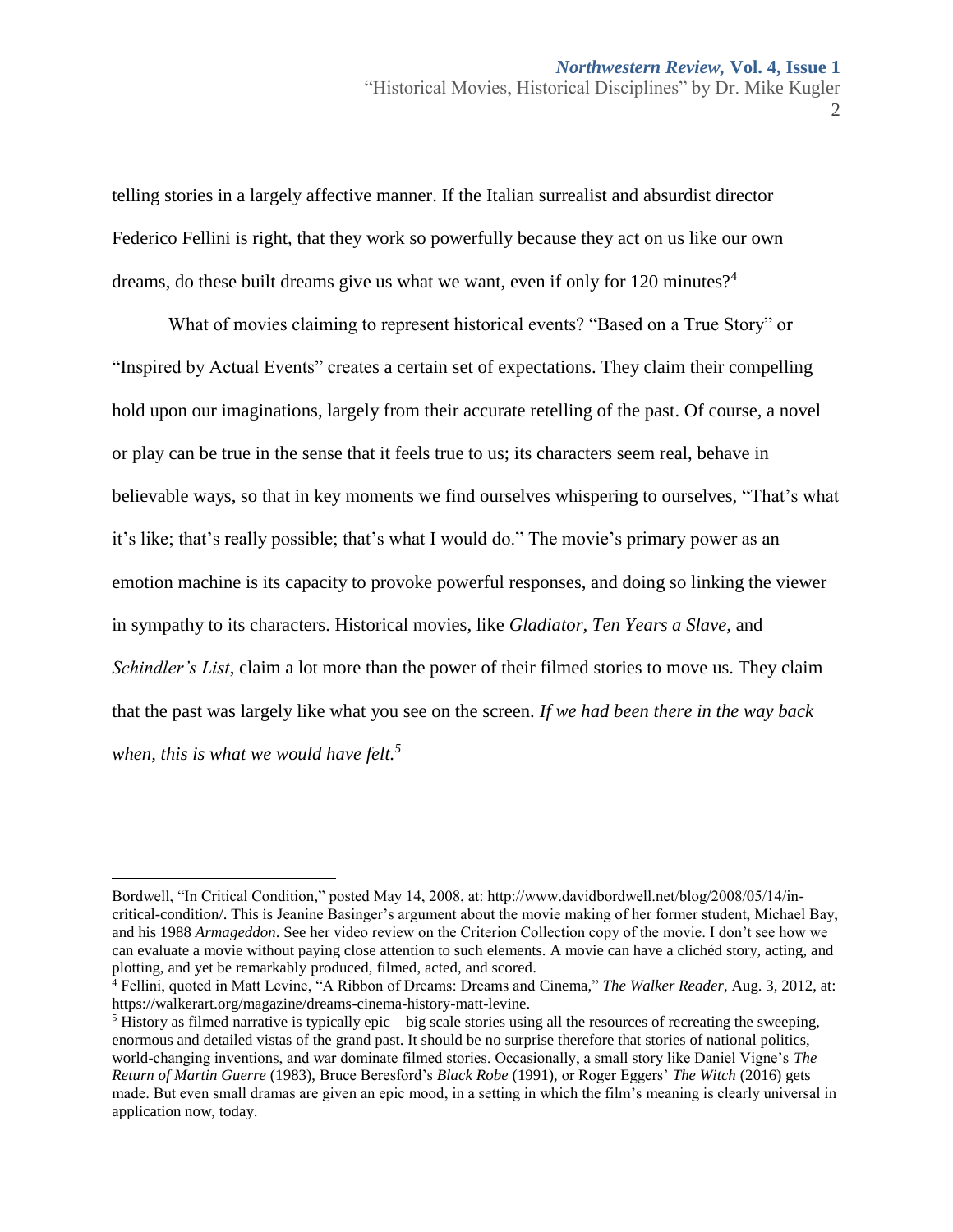These kinds of historical movies often invite us to celebrate our inherited, morally and politically correct convictions and practices. This is surely true of Steven Spielberg's *Amistad*, in which the heroes include Cinque and John Quincy Adams, but also the US Constitution, Adam's exposition of which dominates the last fifth of the movie.<sup>6</sup> Yet historical films, or movies depicting the past with more or less commitment to what we know of the past, are typically distinguished from scholarly, historical arguments.<sup>7</sup> Most historians don't find that films depict evidence to support arguments about what happened in the past and why.<sup>8</sup>

Since they don't offer evidence, historical films, therefore, are not history according to the protocols of the historical discipline. But what if we took movies *on their own terms*? <sup>9</sup> The historian Robert Rosenstone has argued that, if viewers consider the nature of film and the

<sup>6</sup> It could be argued that Ridley Scott's historical movies—*Gladiator, Kingdom of Heaven, Robin Hood*—celebrate the heroic charismatic leader defending liberty and decency against ruthless, cruel tyrants. In this case they warn us of what might be to come. If freedom is to be protected, courage must be joined to principle. Most working historians immersed in the documents and relics left behind by the dead, who try to make explanatory narratives arguing for what happened and why, don't consider that movies make arguments.

<sup>7</sup> Some movies, such as *Braveheart* or *Amistad*, invite the viewer to join in the self-congratulations for having the proper moral outlook. Even movies that narrate a brutal story with little redemptive conclusion, might still lead the viewer to condemn the villains and celebrate how contemporary society has moved beyond tolerating such behavior. <sup>8</sup>Mark C. Carnes, ed., *Past Imperfect: History According to the Movies* (New York: Henry Holt and Co., 1995), is a typical collection of this model. Yet Carnes himself offers a more subtle model for watching historical movies as inaugural discussions of the even more challenging understanding of a likely even stranger past. See "Shooting (Down) the Past Historians vs. Hollywood," *Cinéaste* 29, 2 (Spring, 2004), 45-49. Generally thoughtful reviews by historians come in the readings of *Gladiator*, and some accounts of *Braveheart*. Victor David Hansen's role in *300* still grates at me, but his thoughtful recent evaluation of *Dunkirk* is worth reading, even though it still largely concentrates on what Nolan got right about the event and what he missed or did poorly. See Victor David Hanson, "With Your Shield or On It: Zack Snyder's 300: A Spirited Take on a Clash of Civilizations," *City Journal* (Mar. 7, 2007), at: [https://www.city-journal.org/html/your-shield-or-it-9420.html;](https://www.city-journal.org/html/your-shield-or-it-9420.html) and "Miracle at Dunkirk," Aug. 3, 2017, at: http://victorhanson.com/wordpress/miracle-at-dunkirk/. Even Natalie Zemon Davis' evaluation of *The Return of Martin Guerre* largely concentrates on the movie's accurate recreation of the physical world of the past. She continues that the film fails as history in overlooking or ignoring the cultural aspects of village French life she and other historians find compelling, such as the movement of Protestantism. "Movie or Monograph? A Historian/Filmmaker's Perspective," *The Public Historian* 25, 3 (Summer 2003), 45-48. Yet does the movie suggest the speculative claims Davis herself offered on the case in her book, not just about Protestantism but shifting the story's attention to the woman and suggesting her rich, ambitious inner life, as well as the sympathy Coras had with du Tilh?

<sup>&</sup>lt;sup>9</sup> Is there a special *kind* of evidence peculiar to movies themselves, built out of their technical film (for lack of better words) vocabulary and grammar?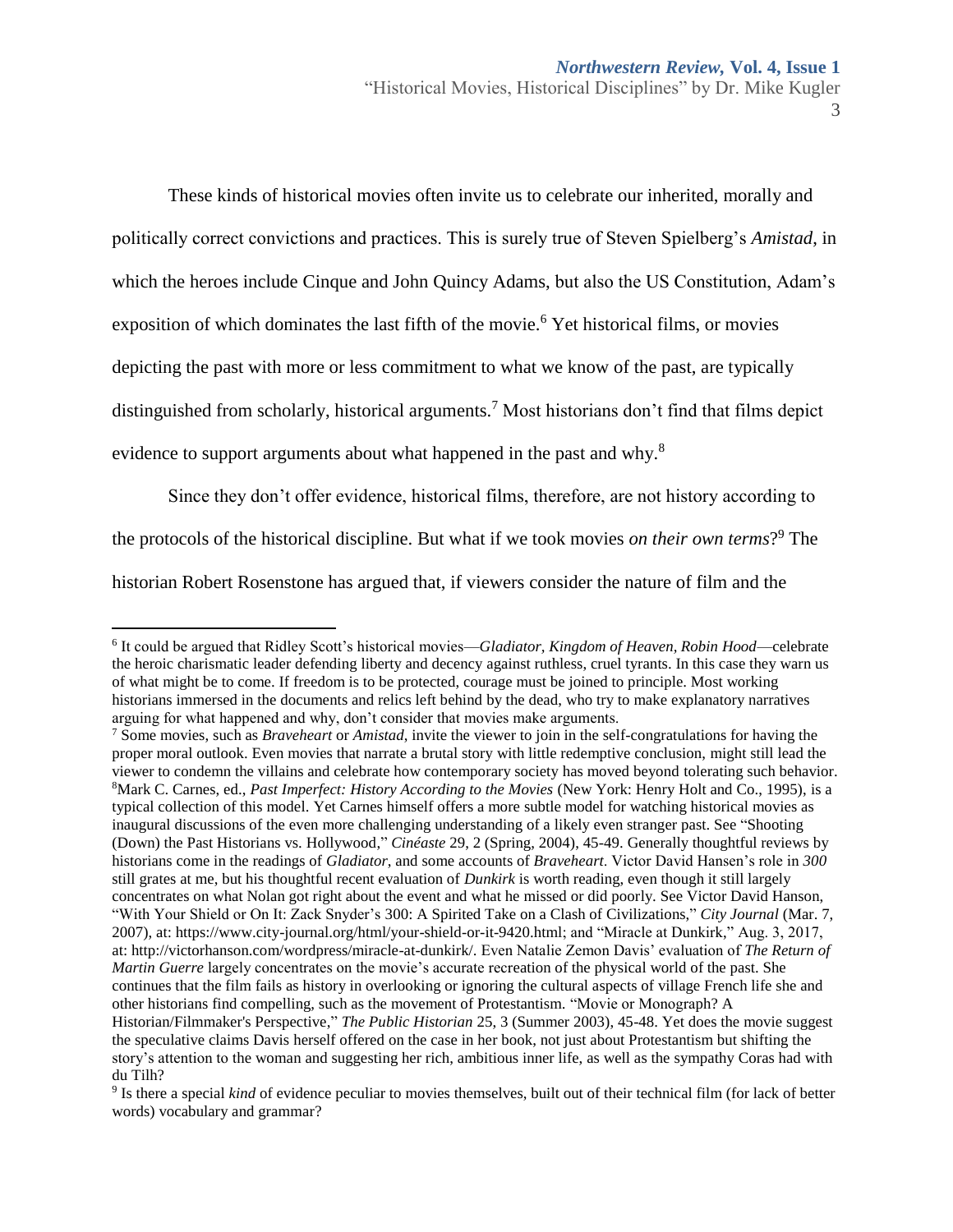historical film in particular, they will discover fascinating portraits of the past, arguments and evidence on the terms of movie making itself.<sup>10</sup> Rosenstone's argument encourages viewers to a more careful evaluation of historical film. But it fails to make the case that film acting, scripts, cinematography, editing, etc., qualify as forms of evidence in the conventional ways historians use that term.<sup>11</sup> Historian Samuel Moyn, in discussing the work of fellow historian Carolyn J. Dean, wrote this about Daniel Goldhagen's controversial *Hitler's Willing Executioners* (1996):

Commercialized and spectacularized, with the holocaust as horror film (as LaCapra notes in a related treatment, Goldhagen seemed to have a curious penchant for settling on cases of young girls as victims), *Hitler's Willing Executioners* invited an easy dismissal as kitsch that avoided true historical empathy with the victims available through hard-won and dispassionate scholarship.<sup>12</sup>

Moyn contrasts the power of film to evoke a gut reaction, against history's primary duty of winning over a reader whose expectations for conviction are quite different. A historical argument imposes itself upon a rational person who shares the protocols of determining modest truths about the past. Those protocols require referring one's claims about what happened and why to documents available to any interested party to interrogate.

<sup>10</sup> Robert A. Rosenstone, *History on Film/Film on History*, 2nd ed. (Abingdon, UK/New York: Routledge, 2012). Such arguments appeal especially to scholars trained in the field of contemporary rhetoric, in which the film's power of appeals to emotion to convince seems especially compelling.

 $<sup>11</sup>I$  don't think Rosenstone's argument does justice to the very historical discipline in which he works. He depends</sup> too uncritically upon the poetics of historical narrative, while conceding too much to the evidentiary character of movies.

<sup>12</sup> Samuel Moyn, "Review: Empathy in History, Empathizing with Humanity," *History and Theory* 45, no. 3 (October, 2006): 403.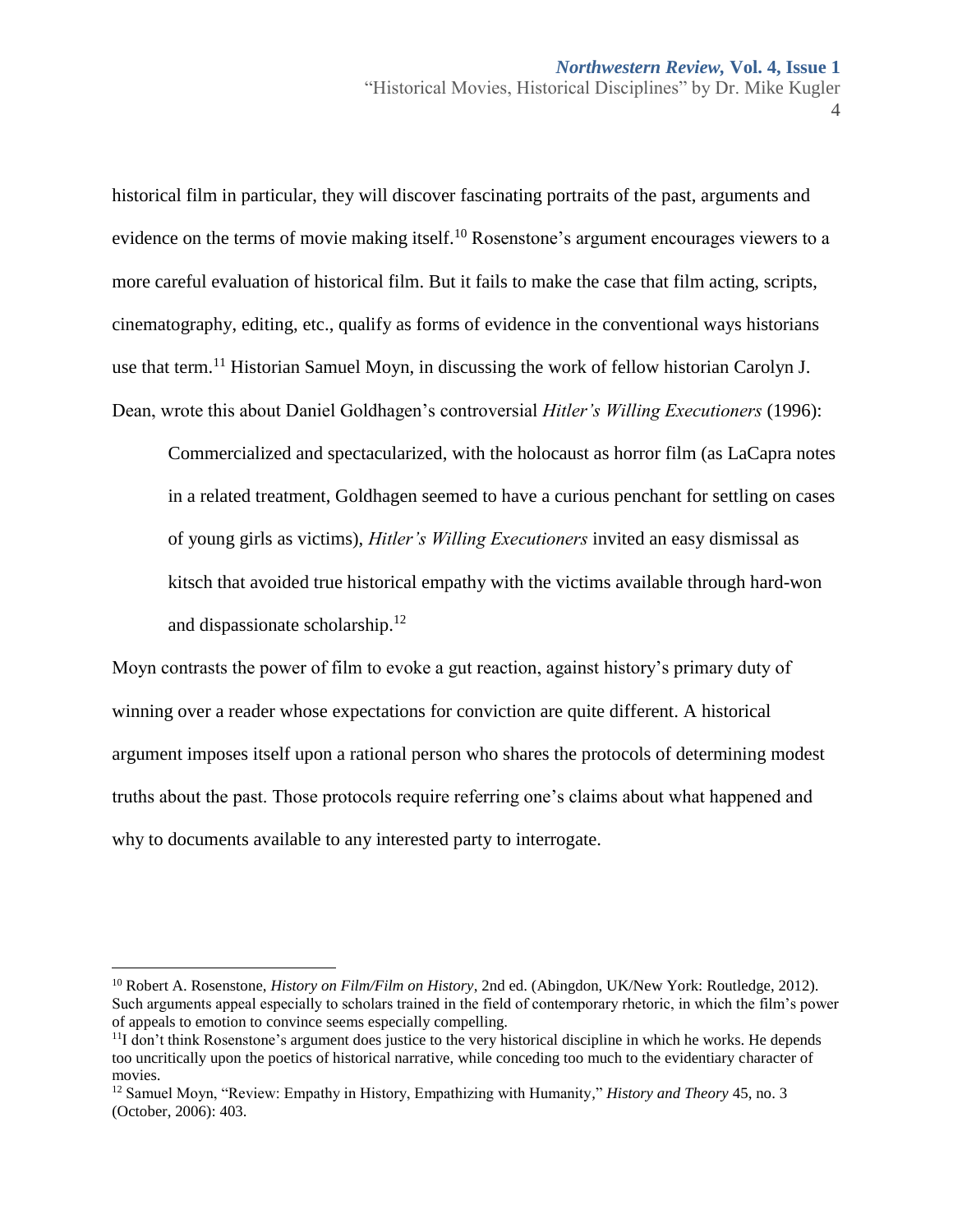As a kind of emotion machine, movies have limited abilities to evoke this kind of conviction by their audiences. A movie may impose itself on me, but will it compel me as a rational person to adopt a claim about the past as true, on grounds *other* than my emotional response to it? Whatever I might be able to claim about the skill and craft behind the movie's production, will that require me as a rational person to adopt its claims? I do not believe so. Historical protocols for determining the truth about the past are in fact disciplines to set aside temporarily emotional responses, ideological beliefs, and moral judgments in order to achieve as modestly objective a comprehension or understanding of the past as possible.

But what if we took Rosenstone's suggestion a bit further and considered how film makers build their movies as particular kinds of art *from the character of other movies*? How do genre movies, for instance, in their various self-conscious imitations of other, earlier genre movies, create the aura of conviction that, for the informed viewer, *functions like evidence*? In particular, how does the provocation of our desire for vengeance seem morally true?

Dramatic portraits of violence, such as war, often dominate historical movies. What could a master of counter-cultural movie violence like Quentin Tarantino tell us about movies as history? I will discuss Tarantino's *Inglourious Basterds,* part of his recent historical "trilogy" (including *Django Unchained* and *The Hateful Eight*). Tarantino's movies are largely about movies in the exploitation genre—biker gangs, sexual assault and revenge, small town crime dramas, spaghetti westerns, martial arts movies, and low budget splatter horror films—that emerged in the US and Australia in the 1960s and  $1970s$ <sup>13</sup> You know: drive-in movies, fourth-

<sup>13</sup>For Australian exploitation movies and their imitators in the US, see Mark Hartley's 2008 documentary, *Not Quite Hollywood: The Wild, Untold Story of Ozploitation!* However, Aaron Barlow has argued that this misunderstands Tarantino. In an interview he stated, "In the book, I mention that people have accused Tarantino of making movies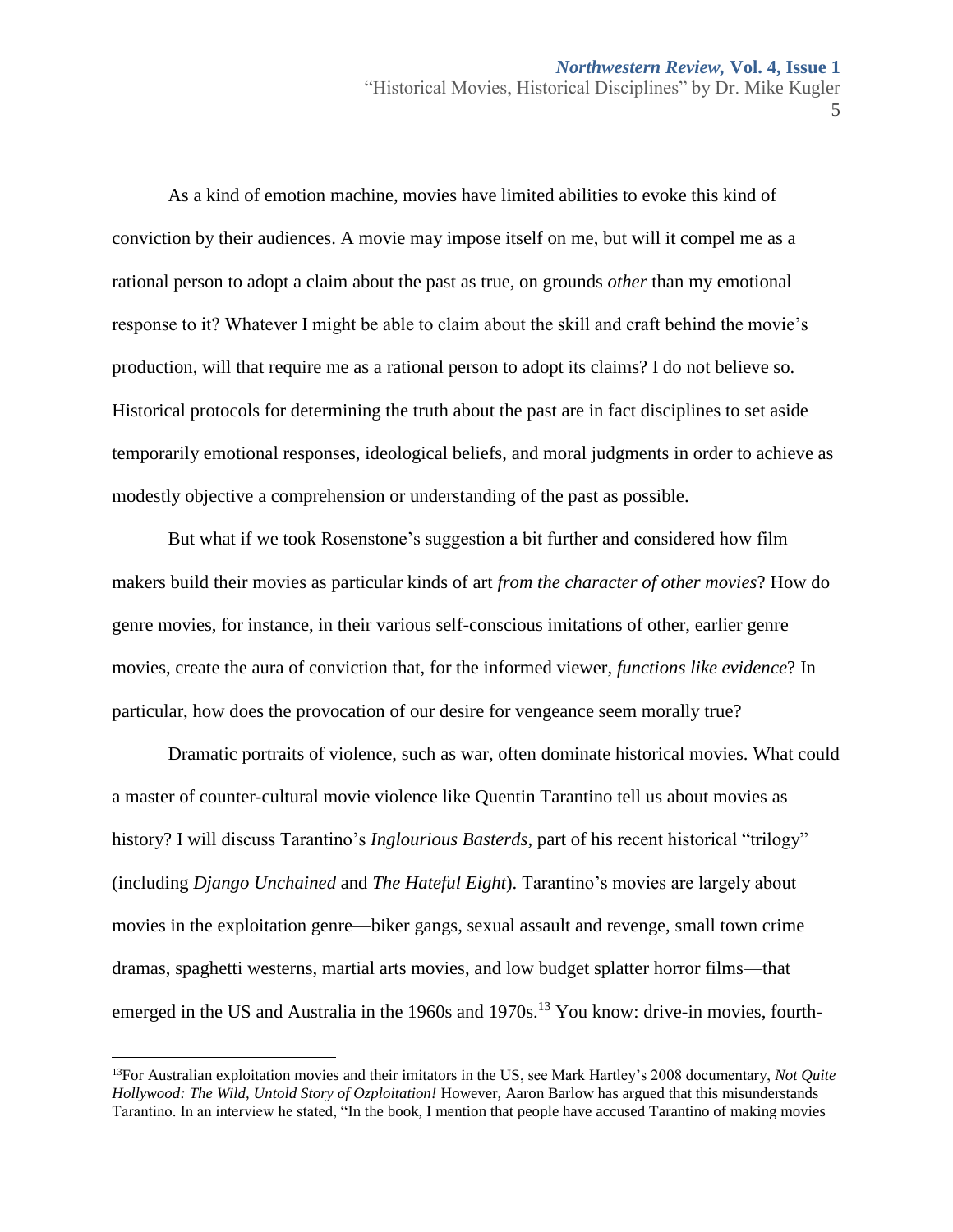# *Northwestern Review,* **Vol. 4, Issue 1** "Historical Movies, Historical Disciplines" by Dr. Mike Kugler

6

run theaters, or "art" houses. *Inglourious Basterds* is an especially ingenious homage to earlier World War II combat films. I will discuss how this movie offers audiences something particular they want to see: a special kind of moral victory, even clear vengeance, World War II in fact did



*Inglourious Basterds* **movie marquee, London, 2009.**  Image fro[m Wikimedia Commons.](https://creativecommons.org/licenses/by/2.0/deed.en)

 $\overline{a}$ 

*not* give us.<sup>14</sup> How might Tarantino's historical movies show us what we want to see, feel, and cause us to wonder?

\*

Tarantino only recently got interested in telling stories about the less than immediate past, but still in the exploitation film genre he loves.<sup>15</sup> His movies are in an important sense about those other movies, with much better writing, casting, and production. The power of

Tarantino's stories is largely rooted in the viewer's basic familiarity, of settling into a comforting

about movies. No, he's using the language of movies to talk about life, as I think we all do at times. Watching movies is part of that discussion — of life. It's not removed from life." Interview with Aaron Barlow, Author of *Quentin Tarantino: Life at the Extremes* (2010), Posted by: [FCEtier, J](file://///micah/staffshr/Library/Institutional%20Repository/Northwestern%20Review/Submissions,%20Volume%204/Kugler,%20Mike/FCEtier,%20)une 14, 2010 i[n Books,](http://blogcritics.org/category/books/) at: [https://www.seattlepi.com/lifestyle/blogcritics/article/Interview-with-Aaron-Barlow-Author-of-Quentin-](https://www.seattlepi.com/lifestyle/blogcritics/article/Interview-with-Aaron-Barlow-Author-of-Quentin-891198.php)[891198.php.](https://www.seattlepi.com/lifestyle/blogcritics/article/Interview-with-Aaron-Barlow-Author-of-Quentin-891198.php)

<sup>&</sup>lt;sup>14</sup> Historical movies give us what we want to see and feel about the past, in a form that is ideally wedded to substantial *wonder*, among the most powerful experiences movies give us. This is especially true of the big-budget studio movies of Steven Spielberg, Ridley Scott, Christopher Nolan, and Jean-Luc Beeson. But it is true also of Barry Jenkins' *Moonlight*; all of them inspired the wide eyed staring in silent amazement at their movies.

<sup>&</sup>lt;sup>15</sup> Historical movies in the B-movie, exploitation genre have been around a long time. These include the sexually sadistic Nazi soft-core porn stories like *Ilsa: She Wolf of the SS* (Don Edmonds, 1975), the art-house politicized version like *The Night Porter* (Lillana Cavani, 1974), the Mandinko-blacksploitation movies Tarantino references in *Django Unchained*, but including more recent straight to DVD movies like *Iron Sky, Nazis at the Center of the Earth*, as well as far more serious and well made movies like *The Brotherhood of the Wolf*, and the bigger- budget *Overlord*. In general Tarantino elevates his exploitation genre with better writing, production, and casting. His A-list cast acts in what reminds the viewer of a drive-in movie, though committed to resurrecting the careers of actors like Pam Grier and John Travolta.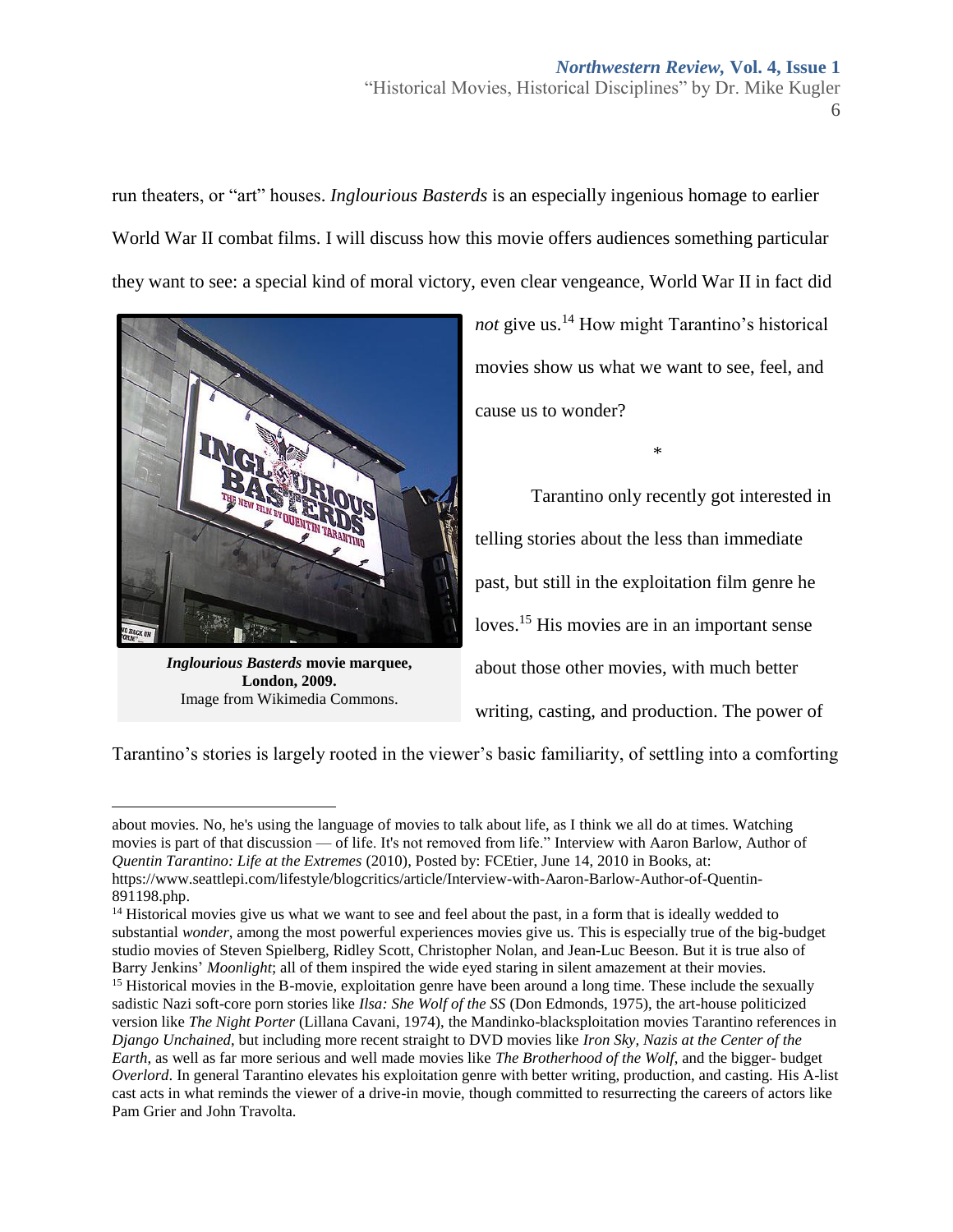world of badasses, of shocking violence, of vengeance and of villains getting what they deserve.<sup>16</sup> Tarantino wins you over with his street wise, inappropriate, and quotable dialogue and drawn out portraits of violence that are more like torture.<sup>17</sup>

As I said earlier, the exploitation movie combines violation of taboos with moral outrage, and in the final reel, some kind of payoff to the demand for vengeance. Tarantino walks that strange line between moral outrage and the prurient curiosity about what is forbidden, impure, bizarre, shocking. Exploitation movies emphasize morally ambiguous lowlifes and criminals. They revel in anti-heroes, give a lot of screen time to vengeance fantasies, and make typically insensitive portraits of racism and racial violence, with degrading and stereotypical portraits of women and minorities.<sup>18</sup> But from another angle, the racial and economic conflicts of the late '60s along with the Vietnam War, criticized in Europe as well as in the US, demanded of some movie makers strong moral challenges. The exploitation film (and genre movies like Sci-Fi and

<sup>&</sup>lt;sup>16</sup> Tarantino is perhaps the white director most successful at recreating a certain kind of black American culture, without the comforts of God or church. He builds on examples of *Sweet Sweetback's Baadasssss Song* (Melvin Van Peebles, 1971), *Shaft*, etc.

<sup>&</sup>lt;sup>17</sup> It might seem difficult to include Tarantino's recent historical movies as satisfying examples of movie historical arguments. Tarantino's historical trilogy fits Rosenstone's definition of a postmodern movie. *Inglourious Basterds* mixes genre elements and screen typeface associated with '60s movies, rock music obviously not from the WWII era, and Tarantino's typical swooping camera movements and fast cut editing. Tarantino's postmodernist conventions, like mixed film genres, often set their action in vague or indeterminate eras, and purposefully recreate the low-budget, worn out film stock look of movies popularly associated with the drive-in fare of the exploitation genres. The characters talk in an ersatz manner of contemporary profanity and intonations mixed in with period references and intonations. Rosenstone has included postmodern movies, like *Walker* or *JFK*, as interesting and provocative kinds of filmic historical argument; *History on Film/Film on History*.

<sup>&</sup>lt;sup>18</sup> Tarantino's aesthetic sensibility seems more Futuristic than anything else. The same celebration of outrage, flaunting if not attacking moral and artistic conventions in Filippo Marinetti's *Futurist Manifesto* (1909) are there in Tarantino's movies. Yet the Italian movie epics of the early 20<sup>th</sup> century, even when using ancient Rome to celebrate Italian nationalist sentiment in line with Fascism, borrowed its cinematic conventions from the melodramatic stage. Tarantino's conventions are anything but melodramatic, and not fascistic.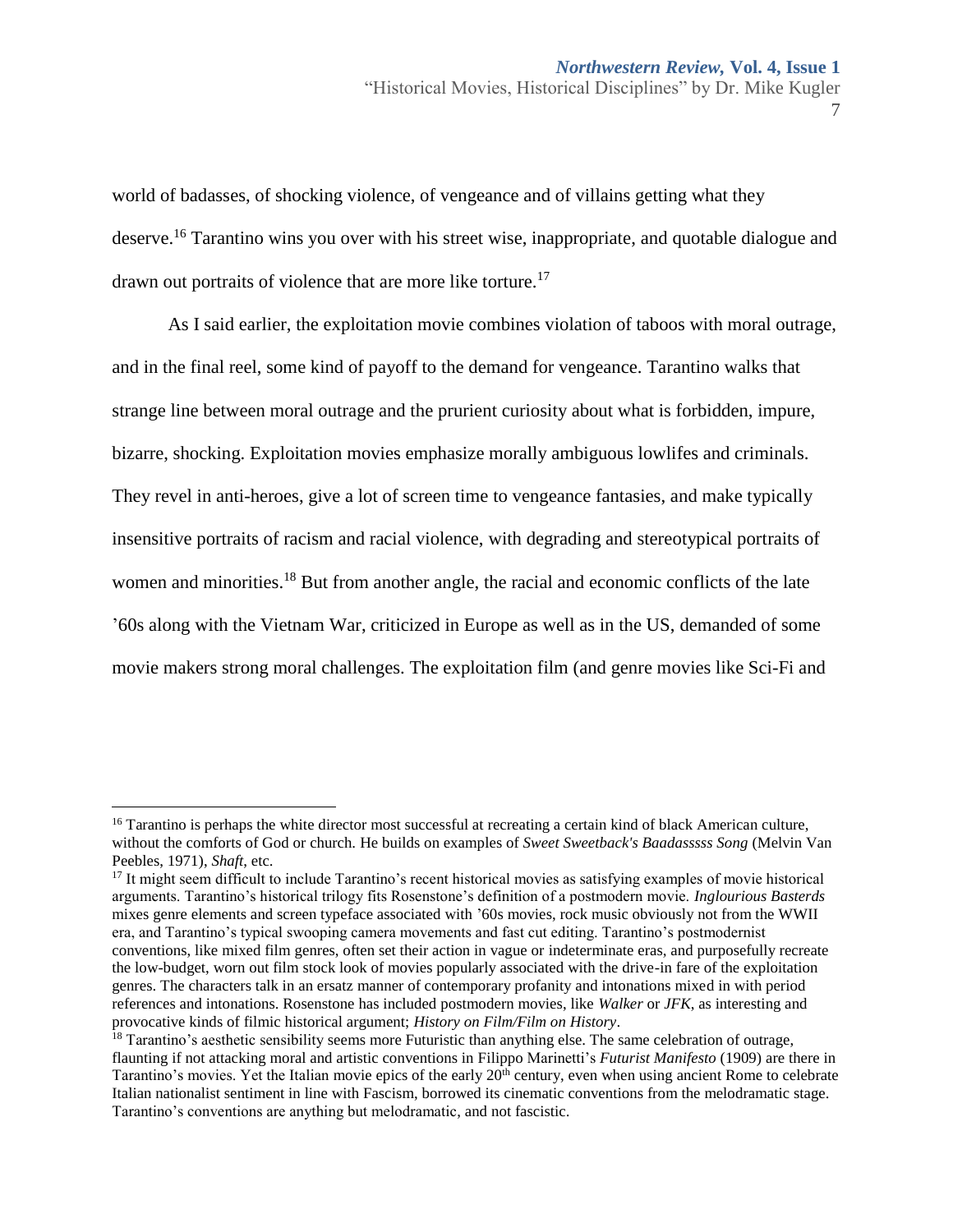horror influenced by them) seemed the shocking, outrageous kind of movie to complement that outrage.<sup>19</sup>

*Inglourious Basterds* borrowed the audacity from exploitation movies, but dressed up as respectable war movies like *The Dirty Dozen* (Robert Aldrich, 1967) and *Where Eagles Dare*  (Brian Hutton, 1969). Doing so, Tarantino isn't making an argument about the past as much as encouraging his audience to experience what it might be like to get the kind of history we dream of: that which viscerally satisfies our deep outrage at the mass violence and injustice of the "good war." The familiarity of one genre recreating images, technical choices, etc. that look like other similar movies could function, could feel like conviction, similar to the effect evidence has on us. Since I've seen this before, felt this before, it could be true? Isn't this what I really want to be true? If the movie gives the audience the moral outcome it really wants, could that further settle the sense that we are watching the truth played out on the screen? That surely is true of the more reverent movies about the past, like *The Imitation Game* (Morten Tyldum, 2015) and *Glory* (Edward Zwick, 1989). But genre movies, including exploitation films, rarely enjoy such respect. However, with few exceptions no exploitation movie with its shock-purpose portraits of violence, assault, sexuality, or racism has had as talented a writer and director as Tarantino.<sup>20</sup>

<sup>19</sup> This includes movies like the largely forgotten Vietnam biker film *The Hard Ride* (Burt Topper, 1971). Even Tom Laughlin's *Billy Jack* (a 1974 sequel of sorts to his first movie as the half-Native American Green Beret vet, 1967's *The Born Losers*) borrows its sensibilities from the exploitation genre in order to meet its laundry list of moral and political outrage.

<sup>&</sup>lt;sup>20</sup> An earlier war movie with this exploitation feel is *The Night of the Generals* (Anatole Litvak, 1967). This creepy story of a Jack the Ripper-like killer among the *Wehrmacht* leadership, associated German military violence, loyalty to Hitler, with psychopathology—mass murder was by implication insanity. Yet it contrasted them to the "decent" Germans investigating the killer and plotting to assassinate Hitler. *Inglourious Basterds* at moments uses similar film themes, easily recognizable to anyone watching *Raiders of the Lost Ark*, which by the way borrowed liberally from the exploitation version of the sadistic Nazi.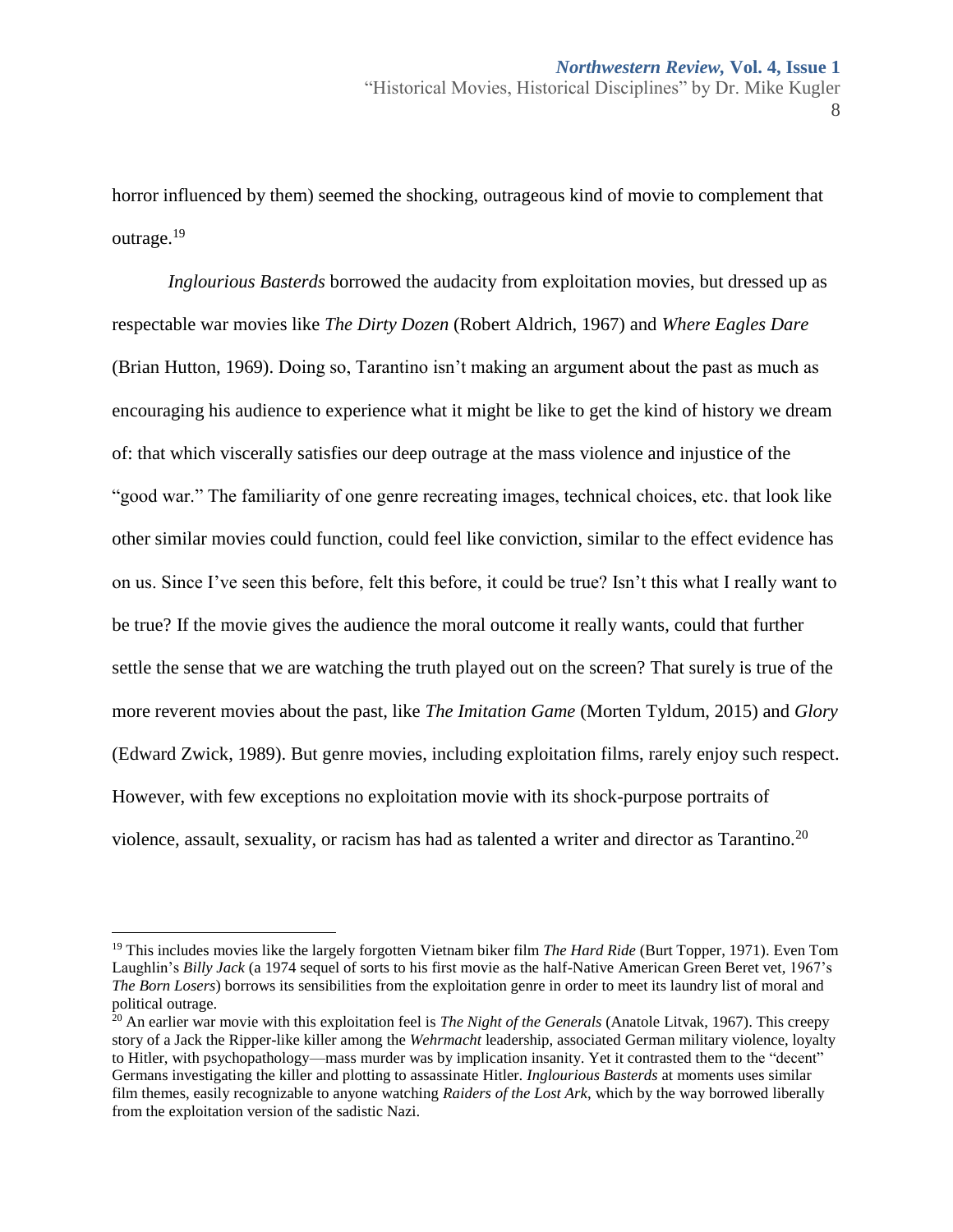$\overline{Q}$ 

What historical narratives and historical movies have in common, at their best, is their ability to make an audience feel like they are "there": in Ancient Sparta; 1930s Japan; medieval Scotland; or the American West. If you walked through a historically recreated landscape, like colonial Jamestown, you know this feeling. I study Enlightenment Scotland, and Edinburgh's Old Town would probably still be recognizable to Adam Ferguson, David Hume, or Adam Smith. Strolling there is a remarkable privilege for the informed imagination.<sup>21</sup>

Tarantino has few moral conventions he tries to highlight or assuage other than the outraged injustice of the victims who seek brutal, final revenge. The exploitation genre, then, oddly enough is perfectly suited for *Inglourious Basterds*, a movie it is hard to imagine anyone else daring to make.<sup>22</sup> What if Jews did fight back against Hitler with the same brutality and cruelty as his SS and *Einzatzgruppen*? This movie satisfies the rather prurient desire to see assaults, cruelty, blatant racism in a thin moral landscape, i.e., with little or no portrait of the real cost for leading the kinds of lives in which such vicious indignation and vengeance is conducted. This rather carefree moral universe joins the more respectable desire to see Jews punish Hitler and his National Socialist princes for their smug, repugnant racism and industrial slaughter. This is in fact what mainstream movies about World War II have in common with the exploitation genre. Tarantino seems to have recognized that what many World War II movies give the

<sup>&</sup>lt;sup>21</sup> The nature of conviction and the *experience* of believing the story is "authentic" seem largely the same. Yet the tools of historical conviction—reference to sources outside one's personal experience or common sense truths, located in a battery of notes and bibliography that can be checked independent of the author's influence—and the tools of filmic conviction—the compelling sense that the world of the movie is truthful by its own conventions or more importantly, by those of the viewer's experience—represent different standards of authority.

 $^{22}$  Tarantino seems to have begun his journey as writer and director as a fan, watching the B-movie and exploitation movies in the bargain bin of the video store that employed him. I wonder if the Stalag-porn movies, the "girl in the KL" movies, from *The Night Porter* to *Ilsa the She Wolf,* etc., shaped his sensibilities and can be found in *Inglourious Basterds*.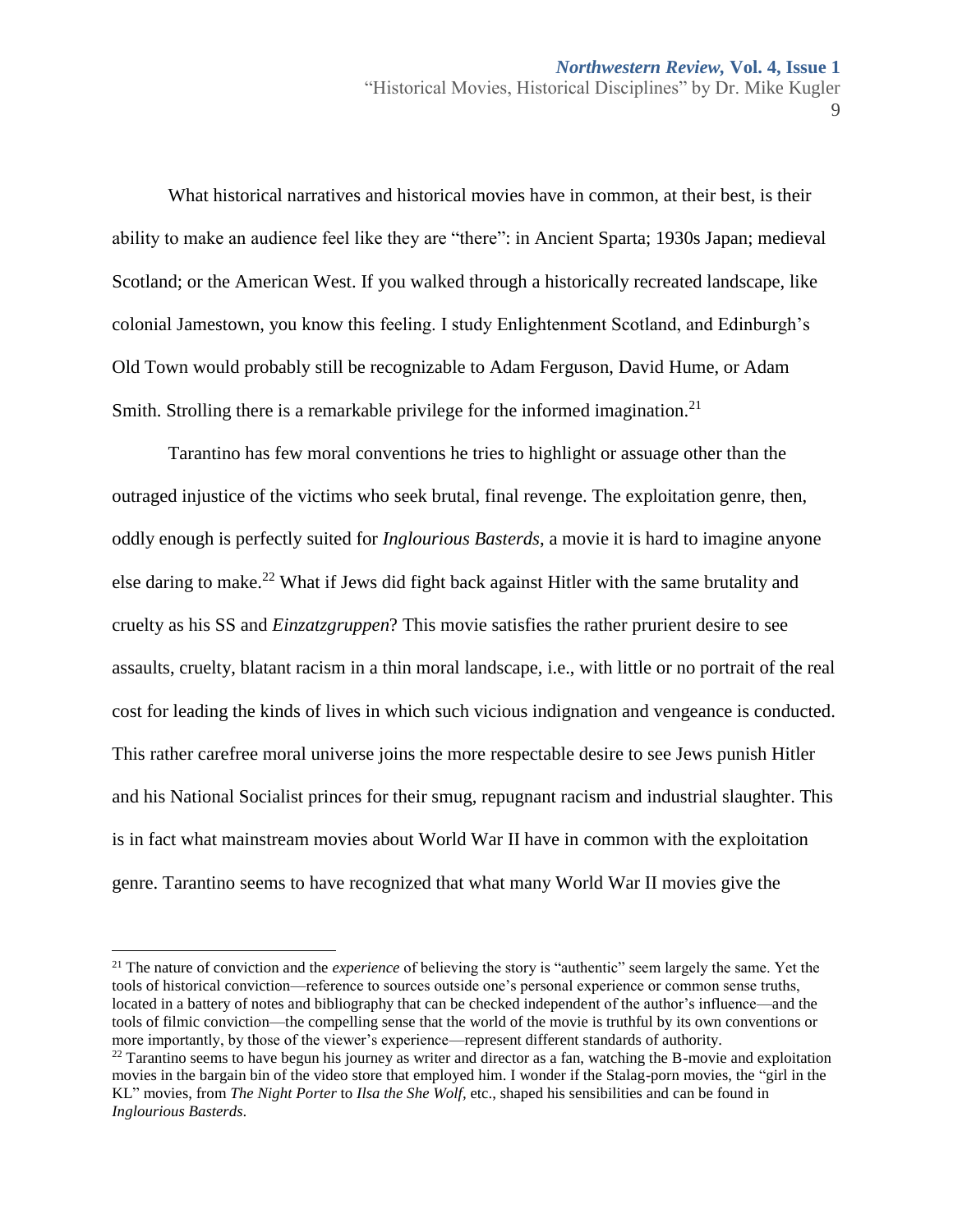audience is a surrogate vengeance experience. Hitler committed suicide in the last moments of his shattered regime; so did Goebbels. National Socialist leaders arrested afterwards killed themselves before and during the Nuremberg trials. For those who did stand trial, were the results a satisfying form of justice for their crimes? We all know the morally depraved nature of the regime and its leaders. We can't change history. But we can tell stories of cunning Allies sneaking into Germany or the occupied regions, infiltrating key command posts, and killing the generals as well as many, many Wehrmacht soldiers.

Tarantino recognized, I think, that when we watch *The Secret Invasion*, *The Dirty Dozen, Where Eagles Dare,* or *They Who Dare*, we are watching our surrogates kill substitutes for Hitler and his leaders.<sup>23</sup> *Inglourious Basterds* picks up a version of the platoon story, the small unit given an impossible mission behind enemy lines, but if successful will "turn the tide of the war." We get to watch tough Army killers unhindered by rules of engagement, Hitler shot in the face, and his circle of leaders burned alive in a movie theater.<sup>24</sup> They are not only killed like Jewish victims of the Final Solution, but by Tarantino's own weapon, the technology of movies. He's never made a more morally confident movie about how film contributes to the raising of our consciousness of our own humanity.<sup>25</sup> Tarantino has said in interviews that he does not write

 $^{23}$  These kinds of movies typically use the most universal story frame of post-World War II war movies, the small ethnically diverse platoon. See Jeanine Basinger, *World War II Combat Film: Anatomy of a Genre* (Middletown, Conn.: Wesleyan University Press, 2003). It has come to shape even movies and TV shows from other genres, from *Aliens* to *Gladiator* to *Firefly*.

<sup>24</sup> For American troops fighting a savage, take no prisoners war, see Eugene Sledge, *With the Old Breed: At Peleliu and Okinawa* (New York: Presidio Press, 2007); and Paul Fussell, *The Boys' Crusade: The American Infantry in Northwestern Europe, 1944-1945* (New York: Modern Library, 2005).

<sup>&</sup>lt;sup>25</sup> He was able to recruit the slasher porn director Eli Roth as a main character, as well as the second-unit director of the film within the film, *Pride of the Nation*, the propaganda movie showing the night of the assassinations. This is so strange, after all. Roth has asserted that his *Hostel* series are quite moral reflections on living in an age of terrorism; Scott Tobias, "Horror Tries to Have it Both Ways in 'Green Inferno,'" at:

[https://www.npr.org/2015/09/24/442801621/horror-tries-to-have-it-both-ways-in-green-inferno.](https://www.npr.org/2015/09/24/442801621/horror-tries-to-have-it-both-ways-in-green-inferno) The outrages the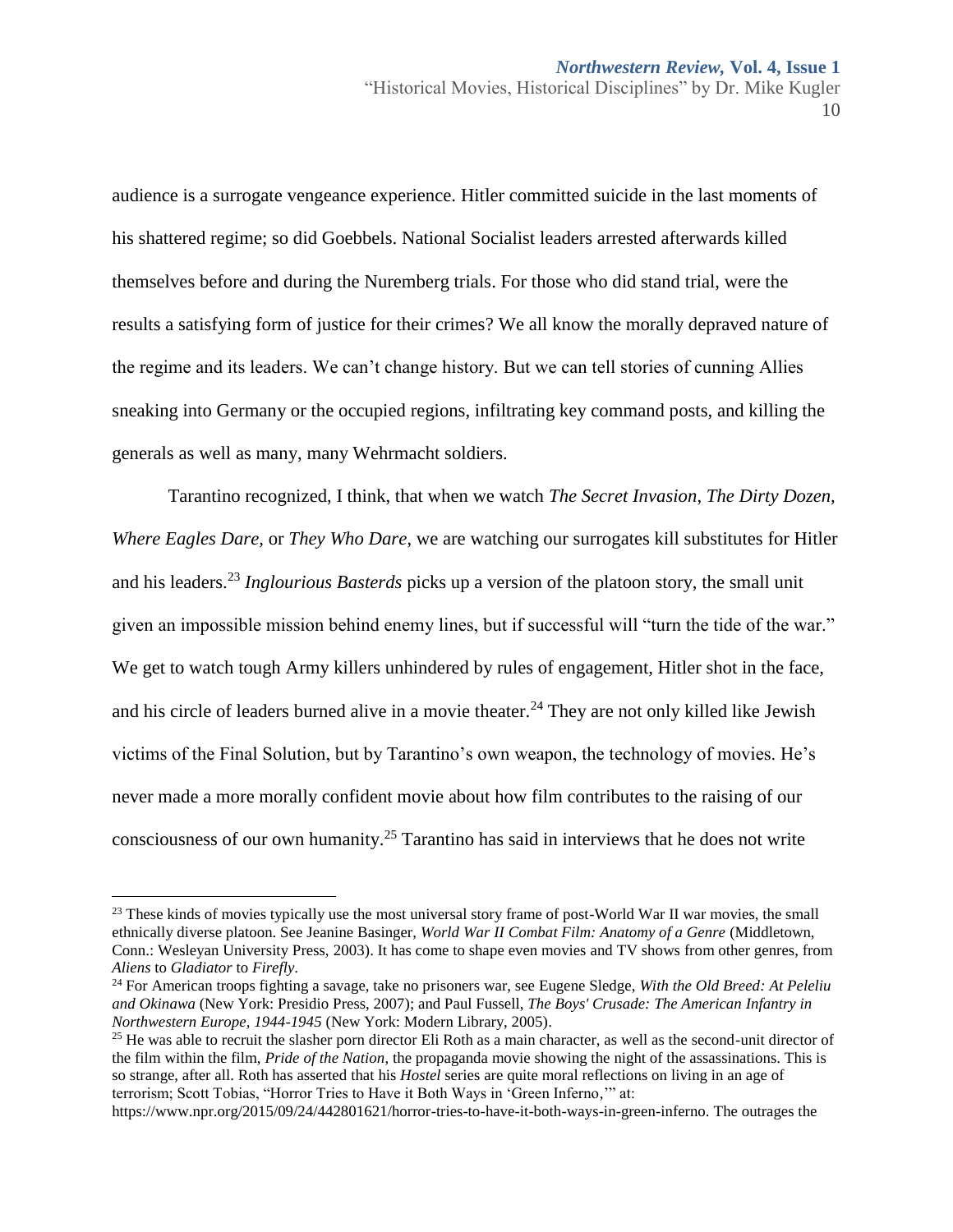scripts with any hope of moving a social or political debate forward. But his movies have references to contemporary racial and social controversies, and he is pleased when audiences pick them up.<sup>26</sup>

Whatever Tarantino's intentions, a Jewish-American assassination of Hitler and his circle of leaders, ending the war and the Final Solution, highlights serious questions writers and scholars have asked since 1945. How could German resistance leaders fail to kill the Führer? How did the Allies fail to end or limit the Final Solution, by bombing the killing centers in Poland? Why, as the great historian of the Shoah Raul Hilberg asked, did so few of Europe's Jews actively resist their National Socialist killers? How and why did key Jewish leaders in Europe fail to see what was coming? Why did the *Judenrate* in the occupied areas cooperate with the German authorities to make their "special" tasks run more smoothly?<sup>27</sup> *Inglourious Basterds* also addresses another subject of scholarly debate: what did average Germans think of their regime, what did they know of its criminal actions in the East, and what was the Wehrmacht's

sadistic psychopaths commit on innocent people in those films are supposed to be, in some sense, echoes of the horrible cruelties committed by Da'esh (ISIS).

<sup>26</sup> Jeff Labrecque, interview with Tarantino on *The Hateful Eight*, *Entertainment Weekly*, Dec. 21, 2015, at: [https://ew.com/article/2015/12/31/quentin-tarantino-hateful-eight-interview/;](https://ew.com/article/2015/12/31/quentin-tarantino-hateful-eight-interview/) see also Henry Louis Gates Jr, interview with Quentin Tarantino on *Django Unchained*, Parts 1-3, December 23 24, 25, 2012, at: [http://www.theroot.com/multimedia/tarantino-talks-gates-podcast-special.](http://www.theroot.com/multimedia/tarantino-talks-gates-podcast-special)

<sup>&</sup>lt;sup>27</sup> Burning the theater becomes a kind of Dresden, a fire bombing with film. Yet we associate burning in the Second World War with the murder of Jewish victims, even though they were gassed first. Further, most victims were shot by SS special force murder squads, which Tarantino picks up with the movie theater murder of the Nazis. For the history of resistance in Germany, see Peter Hoffmann, *German Resistance to Hitler* (Cambridge, MA: Harvard University Press, 1988); on Allied rescue, see William D. Rubenstein, *The Myth of Rescue: Why the Democracies Could Not Have Saved More Jews from the Nazis* (London and New York: Routledge, 1997); on the controversy over Jewish complicity and resistance, see Isaiah Trunk, *Judenrat: The Jewish Councils in Eastern Europe under Nazi Occupation* (Lincoln: University of Nebraska Press, 1996); Yehuda Bauer, *They Chose Life: Jewish Resistance in the Holocaust* (New York: American Jewish Council, 1973); and Tzvetan Todorov, *Facing The Extreme: Moral Life in the Concentration Camps* (New York: Henry Holt and Co., 1997).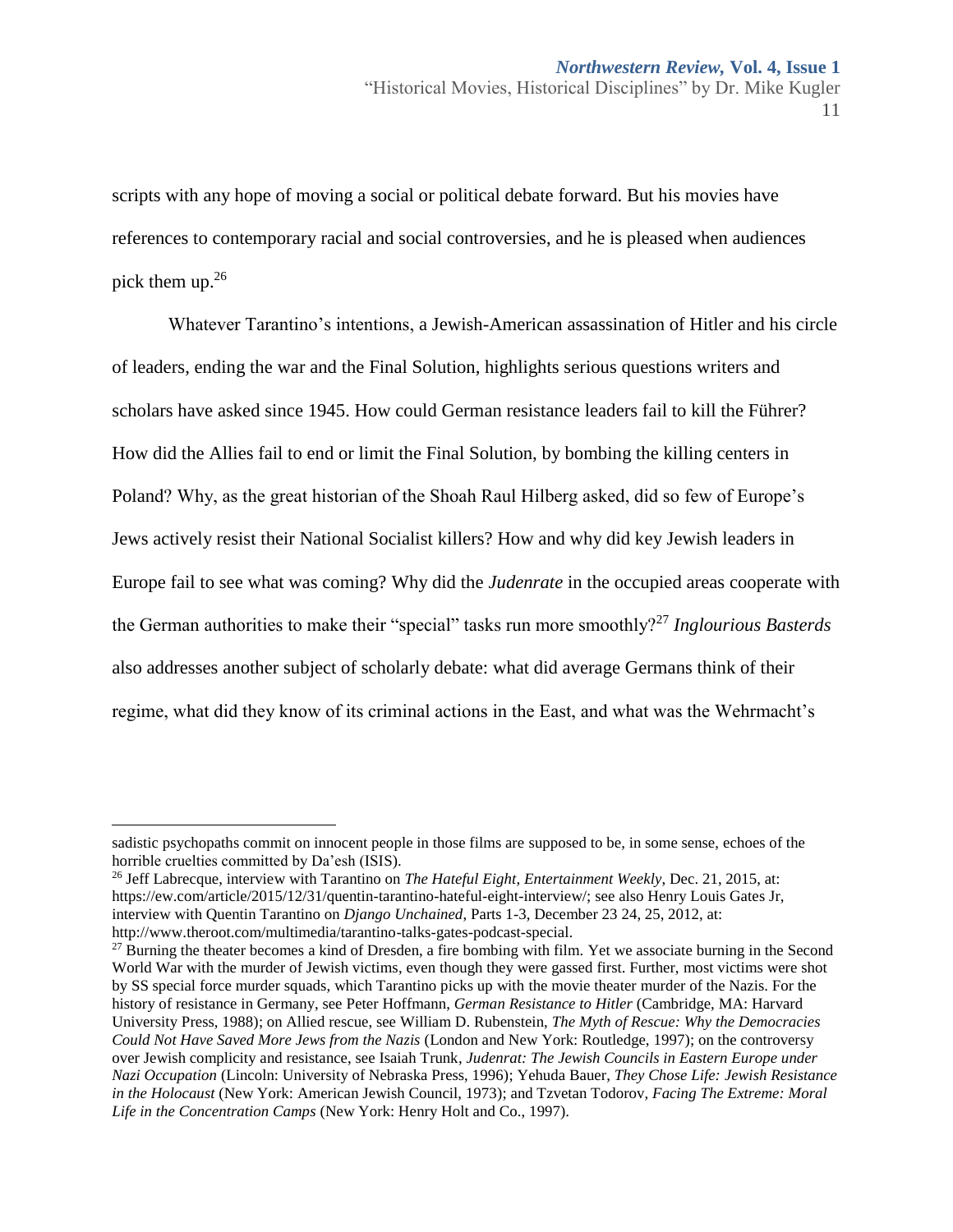complicity in them?<sup>28</sup> Tarantino equates Hitler with Germany; "killin' Nazis" means killing any resisting German soldier.<sup>29</sup> The Wehrmacht soldier who wants to live must accept the Basterd's swastika scar on his forehead, a  $20<sup>th</sup>$  century secular mark of Cain. In the conclusion we finally get to see the worst Nazi carved up. The scene moves back and forth from the vantage of the Basterds, as if we were one of them, to the victim (and us) looking up at them. Brad Pitt's character says this is a work of art, perhaps his best; clearly Tarantino's tongue in cheek confession about his own movie. The Basterds earlier watched the Bear Jew beat a man (with an icon of Americana, a baseball bat) to death, with the same enjoyment as watching a good movie. In a similar way the audience gets to enjoy in this final scene the payoff of tortuous movie vengeance.

Tarantino's movie therefore dramatizes what we hoped had been true back in the 1940s. An important part of that alternative past has Jewish Americans and American commanders working with cruel efficiency, unlimited by bigotry against one another, against an equally cruel and ruthless enemy. *Inglourious Basterds* is not about Jewish resistance to Nazism—the various Jews from all across Europe from different social, religious and cultural backgrounds—but American Jews, democratic Jews, assimilated Jews. There is one exception: an Austrian Jew who joins the Basterds but did so after escaping Nazi-dominated Europe "ʻwhile the getting' was

 $\overline{a}$ <sup>28</sup> Robert Gellately, *Backing Hitler: Consent and Coercion in Nazi Germany* (Oxford: Oxford University Press, 2002); Peter Fritzsche, *Germans into Nazis* (Cambridge, MA: Harvard University Press, 1999); Ian Kershaw, *The "Hitler Myth": Image and Reality in the Third Reich* (New York: Oxford University Press, 2001); Nicholas Stargardt, *The German War: A Nation Under Arms, 1939-1945* (New York: Basic Books, 2017); and Victor Klemperer, *I Will Bear Witness: A Diary of the Nazi Years*, v.1, *1933-1941*, v.2, *1942-1945* (New York: Modern Library, 1999, 2001).

<sup>29</sup> Christopher Browning, *Ordinary Men: Reserve Police Battalion 101 and the Final Solution in Poland* (New York: Harper Perennial, 1998); Daniel Jonah Goldhagen, *Hitler's Willing Executioners: Ordinary Germans and the Holocaust* (New York: Vintage Books, 1997); Omer Bartov, *Hitler's Army: Soldiers, Nazis, and War in the Third Reich* (New York: Oxford University Press, 1992).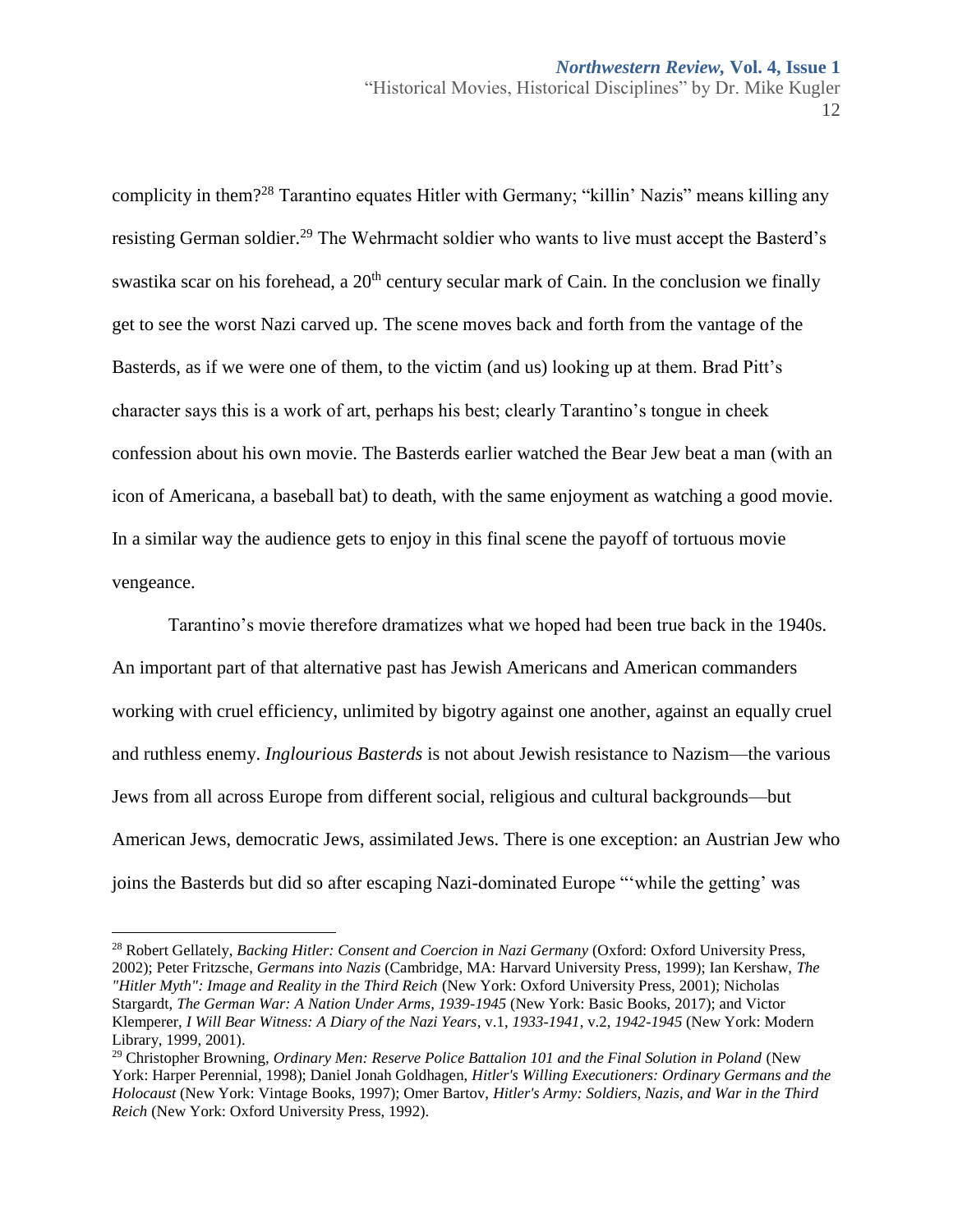good." Tarantino's *Inglourious Basterds* is remarkably hopeful, again cutting back against the obvious grain of the exploitation genre. The latter usually portrays victims taking justice into their own hands, driven by cynicism about modern government, the police and court systems, who are overwhelmingly corrupt, counting on the servile fear of the average citizen. Instead, it shows an American platoon unified by their moral indignation at Nazi racism and cruel domination of innocent civilians across Europe. Tarantino's platoon exhibits utter indifference to its own racial divisions, while spiced with the best story we tell ourselves about our own ingenuity, courage, and audacity.

As I suggested earlier, Tarantino's story doesn't offer evidence for its claims; it isn't an argument in the way historians make or recognize them. But it does, in its brutally visceral use of its exploitation film inheritance, make us feel like something morally true is being played out in front of us. Consider the conclusion to "Operation Kino," the destruction of the movie theater and its Nazi patrons. After the doors are barred and Shoshona ignites the pile of inflammable film stock, Roth's character shoots wildly into the packed seats. Tarantino films the shooter's POV in real time, including the shooting of Hitler and Goebbels. Hitler especially, riddled with bullets, jerks spasmodically throughout, a violent mockery of the Fuhrer's presumed power and invulnerability. But in editing the scene of Roth shooting, Tarantino slows it down, emphasizing Roth's wide-eyed jerking ecstasy from pouring lead into the crowd. This as you would expect makes it seem as much like a sex scene as a mass killing. Only looking back onto the brutal conduct of the invasion and occupation of much of Europe, of the killing of millions of Russian soldiers and civilians, Poland's awful theater in which the Final Solution is finalized and conducted, does the full evil of Hitler and his regime take shape. I won't presume what an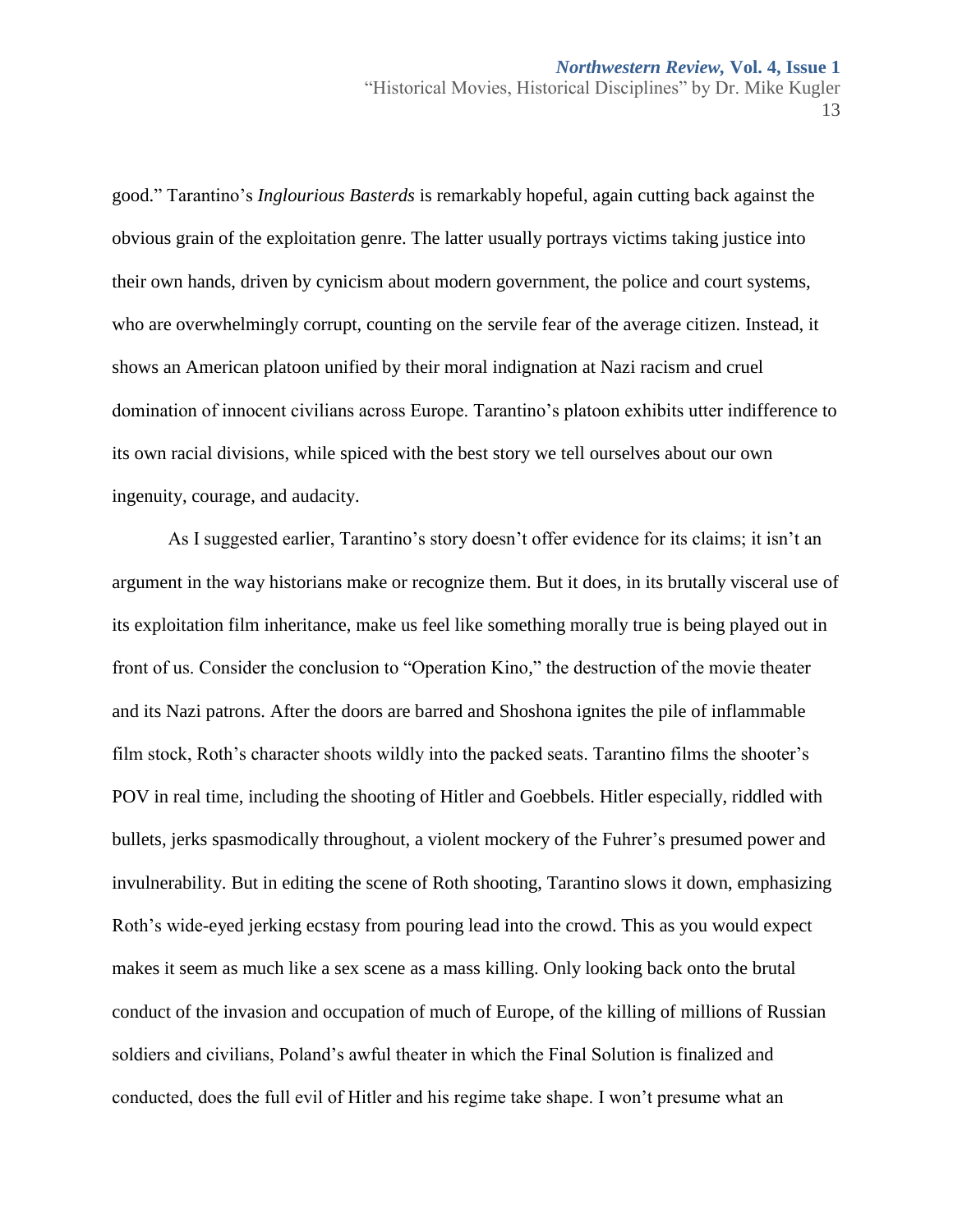individual might feel watching this scene, but the accolades and success for *Inglourious Basterds* suggests Tarantino knew exactly what many of us really wanted to see.

#### **Conclusion**

"My characters don't know they're part of history." —Tarantino

*Gladiator, Braveheart,* and *Amistad* tell audiences that their moral suspicions are right and proper. They traveled back in the cinematic time machine to discover that their convictions about liberty, justice, and equality were just as correct then as they are today. Most of the benighted people back then didn't know that, certainly the arrogant and brutal villains who drive the drama in those stories. But the battles for honor and liberty by the movie characters Maximus and William Wallace, for liberation and justice by Cinque, are no less morally true for happening 1800, 900, or 200 years ago. How could people back then have been so morally blind? Such movies succeed because they captivate audiences with the truth of their imitation of our sense of our mythological past.

The audience at an exploitation movie recognizes it as a genre movie with its own film aesthetic. That form has villains whose violence and personalities verge on camp, where weaker people are not treated with respect but are the objects of extraordinary humiliation and violence, and its audience in some interesting way anticipates and wants to watch these episodes of dehumanization. But unlike the typical exploitation movie, *Inglourious Basterds* adds to its genre elements such a bold "what if?" scenario that we get a different kind of historical outcome we in fact want. A movie like *Amistad* gives us a semi-fictionalized past that highlights a hero who validates what we believe is morally admirable about ourselves and our society today.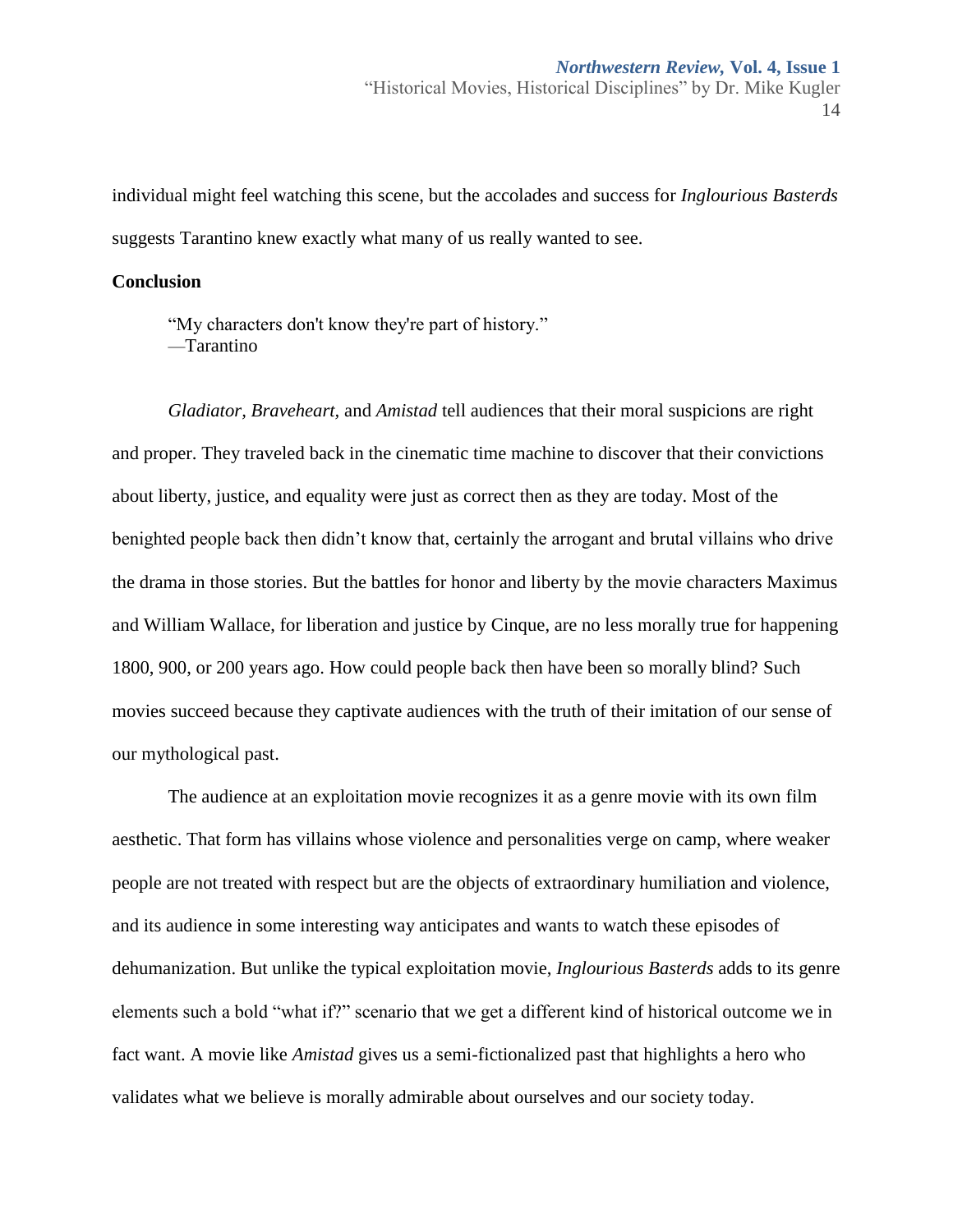"Historical Movies, Historical Disciplines" by Dr. Mike Kugler 15

Tarantino's movie gives us the moral satisfaction of seeing the worst humans we can imagine, the Nazis, given the blood-soaked and vengeance-fueled justice we wish they had received. I've suggested earlier that the classic behind-enemy-lines raid movie gave us a sort of satisfaction for justice, with their portraits of murder and destruction of the moral stand-ins for Hitler and the National Socialist regime's leadership. Tarantino's movie avoids these melodramatic middlemen, satisfying our dream of seeing the architects of World War II and the Final Solution riddled with bullets or burned alive. Oddly, I've suggested that doing so, he points out the very questions that in fact preoccupy historians of the Nazi regime and their systems of mass murder.

History, in such a dreamlike fulfillment of what we wish was true, might exorcise our boredom with the kind of work and results historians produce–an almost certainly more complex, more circumstantially explained past. Historical narrative clearly meets some reader's needs; it gives them something specific they want from the past. Does Tarantino's history as we wished it, remind us grimly of what really happened, so we transfer our frustration with the past we actually have to the present which is still open, for a near future that might actually satisfy our hope for justice and right? History is often discomforting—America is not simply Christian, there was no gentle Thanksgiving back in Pilgrim times, and slavery and the ethnic cleansing (with genocidal moments) of Native Peoples were deeply woven into American politics and society.

As a historian who really enjoys movies, the tension I experience is not the accuracy of the movie past against what I know about it from scholarship. I think I understand the nature of movie art depicting the past, its tools and tasks of compressing time, synthesizing characters, fitting complex events and multiple causes into genre plots, and the tendency to simplify the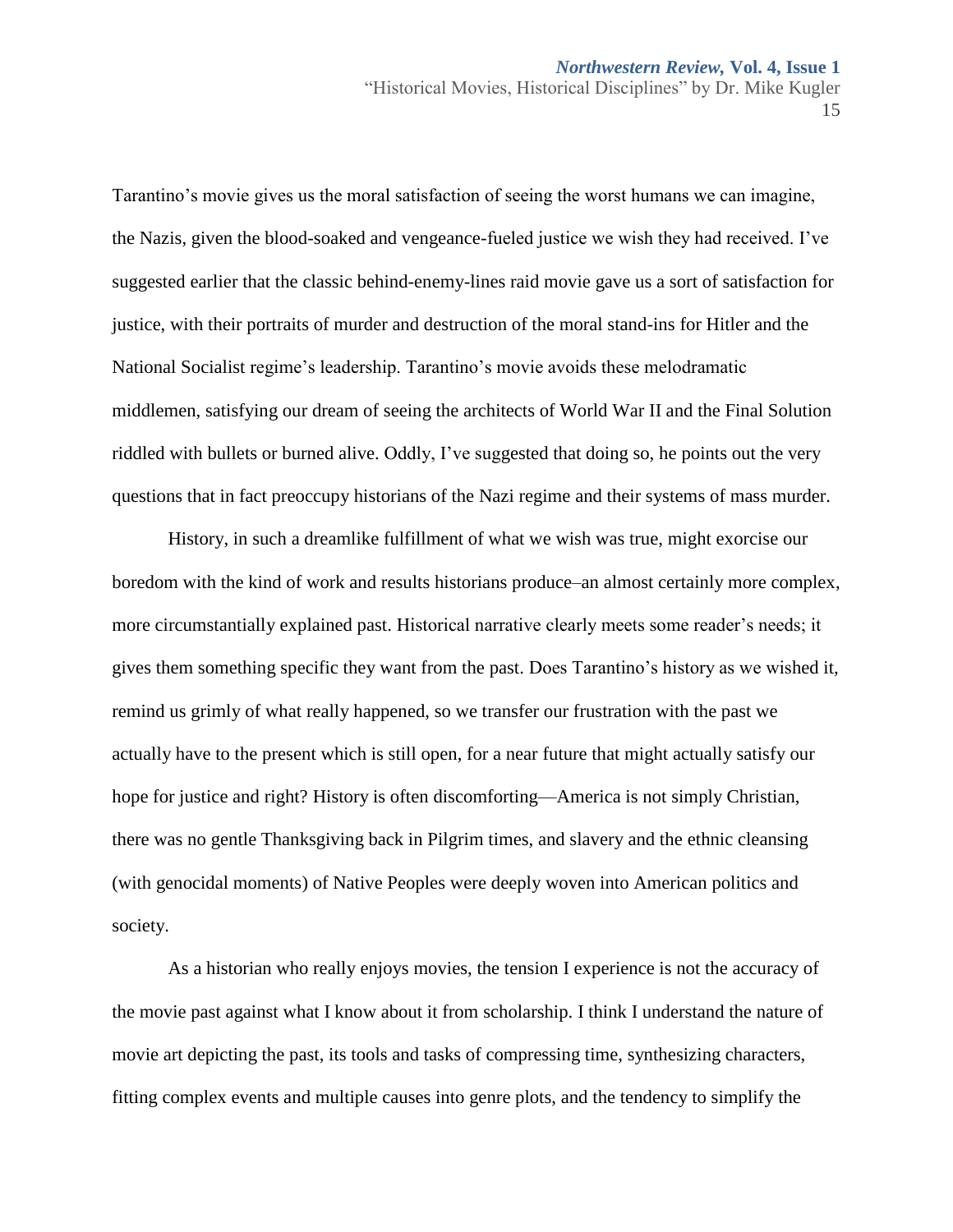story into one of good vs evil.<sup>30</sup> Consider a different movie about violent Jewish resistance, Edward Zwick*'s Defiance* (2008). It concentrates on the Bielski brothers, who led Polish Jews into a Belarus forest from where they operated hit and run attacks on German troops. In *Defiance*, the debate over justice is about killing German soldiers, not Nazis; about killing unarmed POWs and captured people; about continuing their actions even if the Germans carry out retribution attacks on unarmed citizens. The story then asks us to think about the line between resistance and vengeance, about what we now call collateral damage. The debate portrayed in *Defiance*, as typically "based on a true story," is somber and respectful about its past.

The tension I experience is that the discipline of history requires putting off what I want from the past, the story and people and ideas appealing to me, in order to find the history that is most prevalent in the documents left behind. Unlike the novelist or screenwriter, I am bound by a historical self-denying ordinance. I can say about the past, in the history I teach and write, only what I can defend by pointing beyond myself to sources from that world, convincing my students and colleagues that my case is at least reasonable. People lived centuries ago. They left traces, relics, of their lives. Can I do what I wish with them, to fulfill my dreams and desires about past stories I want to tell? No; at least, not if I am to honor their humanity and that of others back then. Truth telling requires integrity, no less in history than any other discipline of argument.

<sup>30</sup> Adam Smith in *The Theory of Moral Sentiments* (1759) and his *Lectures on Rhetoric* (1755) explained the difference between poetry and history. He seemed to draw largely on Aristotle's *Poetics*. That is a similar issue I must address here. Why are poetics, including film, such poor vehicles for bearing facts and historical arguments? Especially so when historical narrative originated as and perhaps continues as a branch of poetics? (See Hayden White for more insight on historical narrative.)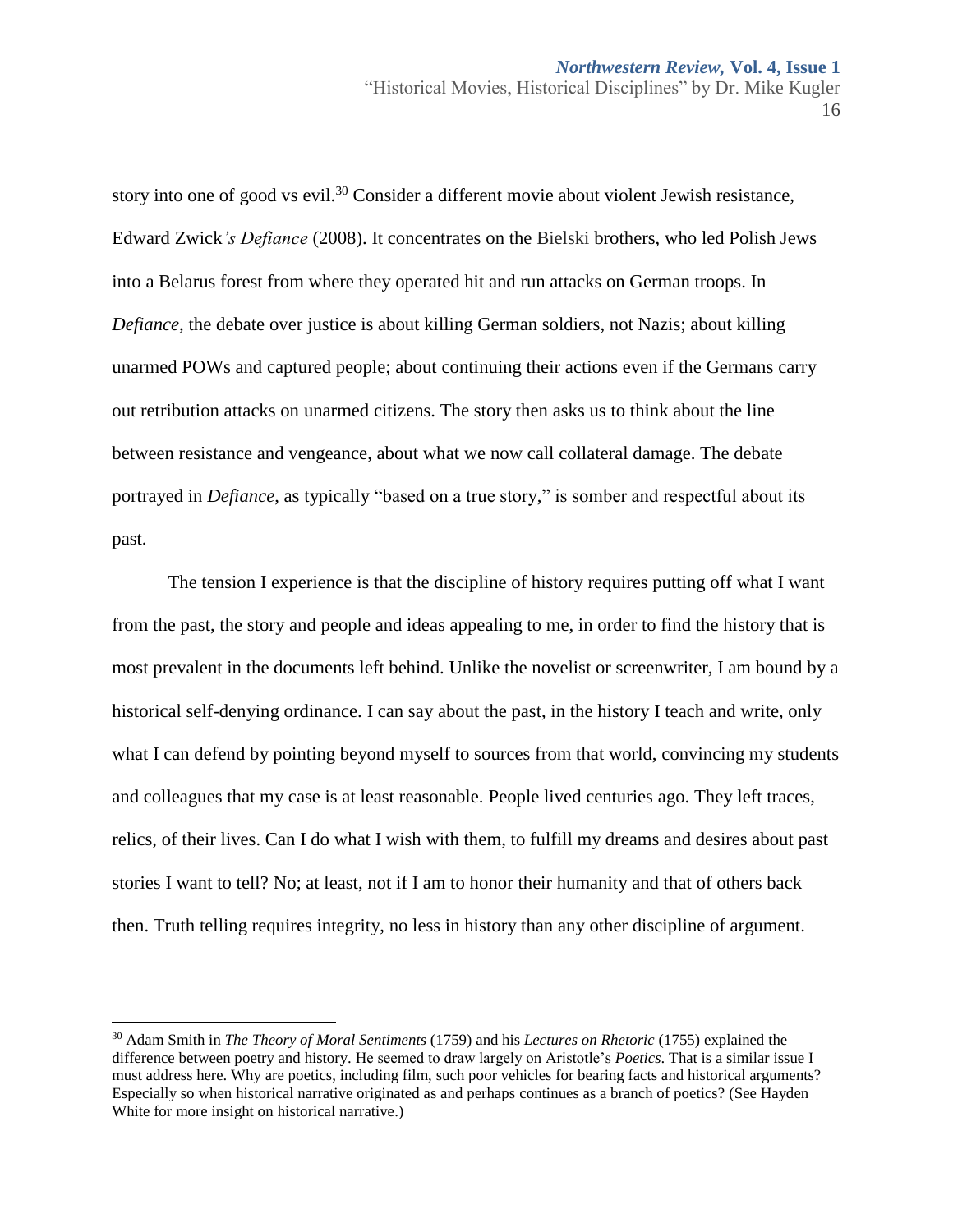In contrast, historical movies generally give us the past we want with few boundaries. In Ridley Scott's historical movies we find the story of courageous defenders of liberty against tyrants. From Steven Spielberg we get the triumph of integrity and principled justice, even at great cost (*Saving Private Ryan, Amistad, Schindler's List*). In the post-Korea and -Vietnam war movie (*Apocalypse Now, Full Metal Jacket, Platoon, Casualties of War, Born on the Fourth of July*) we get the enormous moral ambiguity of combat, the psychological cost to those who fight and survive, and the burden their families bear when they return home.<sup>31</sup>

But that is my point. The historical discipline, history in general as practiced, doesn't give us what we want in as straightforward a way. I want an ancient history that tells me about the vast majority of people, laborers, slaves, women, who lived and died in that world. But it doesn't; no one wrote about them and they themselves left little of their lives behind. I want the events of the past to have turned out differently, of any catastrophe we can imagine. I want a community of anti-slave activists to have won over the political elite of Europe and America to the injustice and cruelty of slavery far, far sooner than the  $19<sup>th</sup>$  century and, in the US, without the bloodiest war in our history. For the  $20<sup>th</sup>$  century especially, when we are buried under documents, I want the worst of what we've done to one another to have been preventable.<sup>32</sup> The problem I experience with historical movies is that they feed the part of me that wants a different

<sup>31</sup> As famous as any movie, Gibson's *Braveheart* encouraged Scots to imagine themselves independent from England, which they eventually voted to achieve at least as far as devolution. Spielberg's *Schindler's List* raised the consciousness of an entire generation of American viewers about the Shoah. The American TV series *Holocaust* (1978) was broadcast in West Germany and caused a widespread, unprecedented public conversation about Germany's anti-Semitic policies and the destruction of Europe's Jewish population.

 $32$  Christopher Clark's recent history of the origins of the Great War, with a wealth of diplomatic and archival documents, suggests there is no simple explanation and therefore no way, reasonably, to understand how it could have been prevented. *The Sleepwalkers: How Europe Went to War in 1914* (Harper, 2014).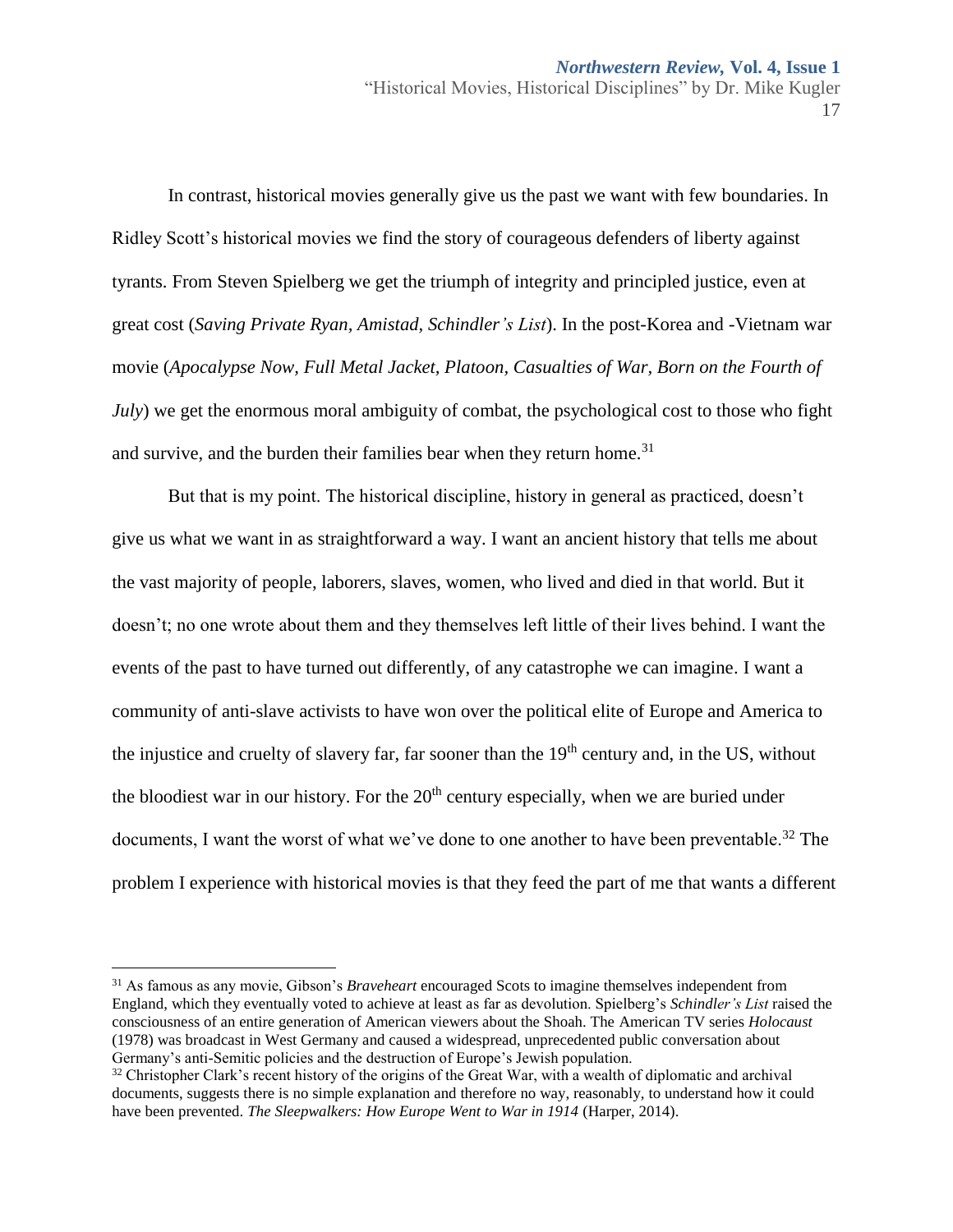past, a simpler past, in this way a past far more useful, satisfying my moral outrage and indignation.<sup>33</sup>

Ultimately, is there any "good news" to find echoed from these movies? The Good News, in its challenge to revenge and moral righteousness, seems strangely in line with the typically terrible ends of Tarantino's vengeance-driven characters. Hypocrisy and bad faith, targets of neo-Nietzschean thinkers, are oddly confirmed in Tarantino. Contrast this to Mel Gibson's atonement theology represented in *The Passion of the Christ*. Jesus "makes all things new" through his superheroic ability to take unbelievable punishment and death. When human sin has left humanity under Satan's earthly rule, only the unbelievable/though cinematically believable suffering of God in the flesh can redeem humanity.<sup>34</sup> As Joe Pantoliano's character Teddy says in Christopher Nolan's *Memento*, "Someone has to pay. Someone always has to pay." But two agents of vengeance in *Inglourious Basterds*, and the husband and wife in in *Django Unchained*, survive their war against evil. The scale of evil in the Shoah and the America slave system perhaps demanded that they get their violent justice and survive their wars.

<sup>&</sup>lt;sup>33</sup> One filmmaker suggests how movies can win over the audience through cinematic austerity. Paul Schrader's *Transcendental Style in Film: Ozu, Bresson, Dreyer* (1972; Berkeley: University of California Press, 2018) argues that "the holy" is best conveyed by the most stripped down of filmic styles, focused on mundane reality and accompanied by long silent scenes. The more typical "abundance" of modern cinematic magic emphasizes the confidence of the moviemaker. But a humility about the world comes through far more clearly in this ascetic kind of realism, permitting the viewer to experience the transcendent. Oddly, Schrader's own screenplays and movies like *Taxi Driver, Raging Bull,* and *Bringing Out the Dead* often feature loners suffering such a moral or existential crisis of rage, violence, and despair, anything but studies in austerity and silence. But Schrader finally tried to follow his own aesthetic argument in the recent *First Reformed*.

<sup>&</sup>lt;sup>34</sup>This is closer, perhaps, to the convictions laid out in some of the Hebrew histories, such as Deuteronomy 9 (wicked nation destroyed) and 25 (the vengeful destruction of the Amalekites). Even more fitting, to this point, is the power of Psalm 137's call for the beating to death of the Babylonian children. Some kind of bridge perhaps, or better a revision, of this tradition under the canopy of the Gospel can be seen in Paul's revision in Romans 12:19 of Deuteronomy 32:35.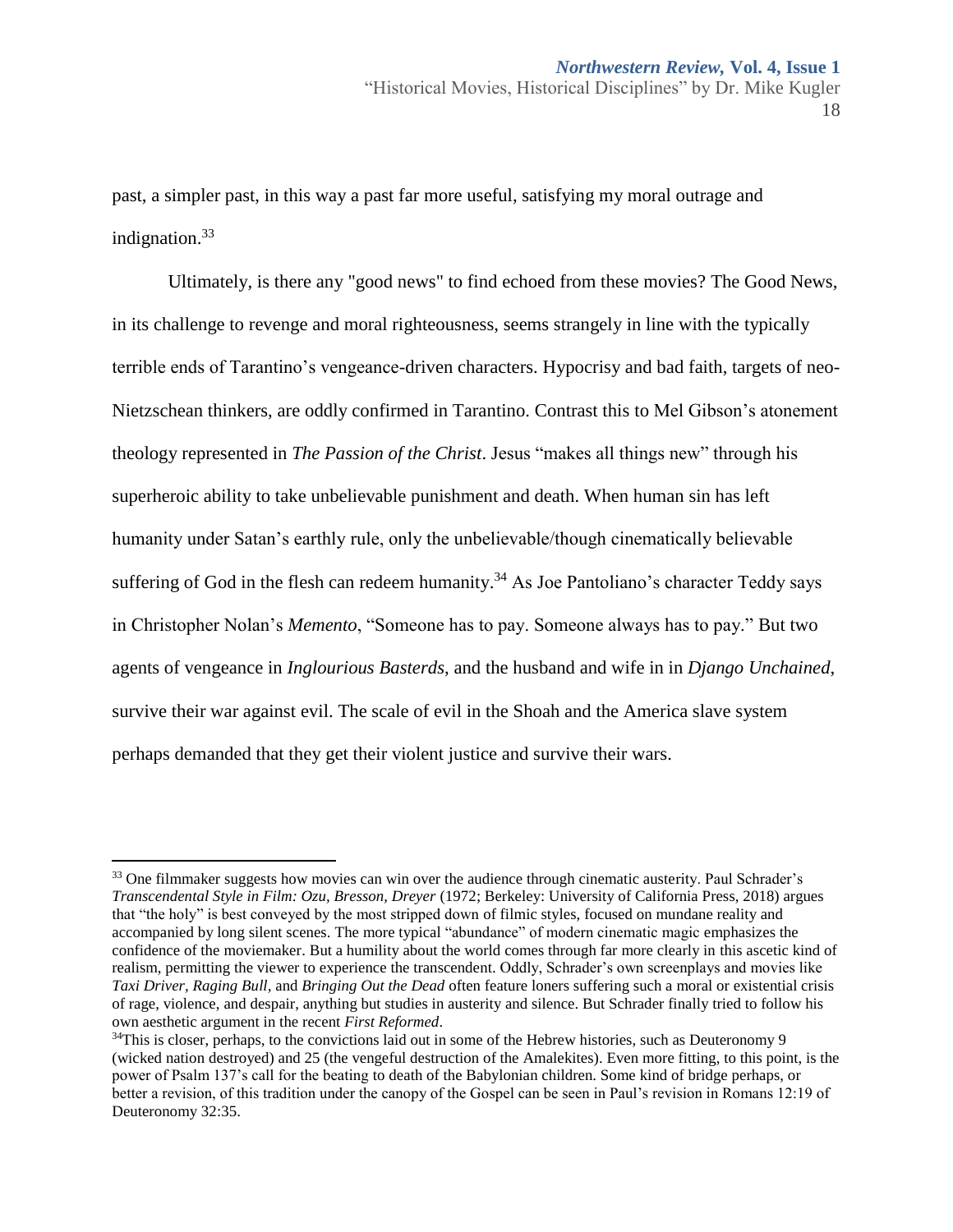Our sense of uncompromised, unblinking brutal justice, a kind of vengeance, ratified by these recent Tarantino movies, finds its divine echo in Gibson's movie and others of his.<sup>35</sup> What might this suggest in light of the Good News as narrative and moral reflection? Tarantino's movies highlight the often paper thin aspirations of their characters, the house of cards they build to realize them. Justice against ruthless evil requires them to indulge in horrific scales of violence and destruction. Such risks, their costs, even in these typically ethically-simplified formats of the action movie, should deeply humble any reflective viewer. Consider the terrible things we might do and the terrible responses we might have to make to restore the world. What these kinds of movies perhaps get right is our deep desire for justice, our pleasure at achieving it with vengeance, and our challenge in imagining the real cost.

The penultimate words belong to Primo Levi:

We are ... hybrids kneaded from clay and spirit; [this] fever [of] ours, that of our Western civilization which 'descends to hell with trumpets and drums' [as Shakespeare wrote in *Measure for Measure*]:

Dress'd in a little brief authority,

Most ignorant of what he's most assur'd—

His glassy essence—like an angry ape

Plays such fantastic tricks before high heaven

As makes the angels weep

<sup>&</sup>lt;sup>35</sup> For discussions of the theological implications of seeing movies give us what we want to see, by portraying people as desiring creatures, see Josh Larsen, *Movies Are Prayers: How Films Voice Our Deepest Longings* (Wheaton, Il: Intervarsity Press, 2017), and Gerard Loughlin, *Alien Sex: The Body and Desire in Cinema and Theology* (London: Wiley-Blackwell, 2004).